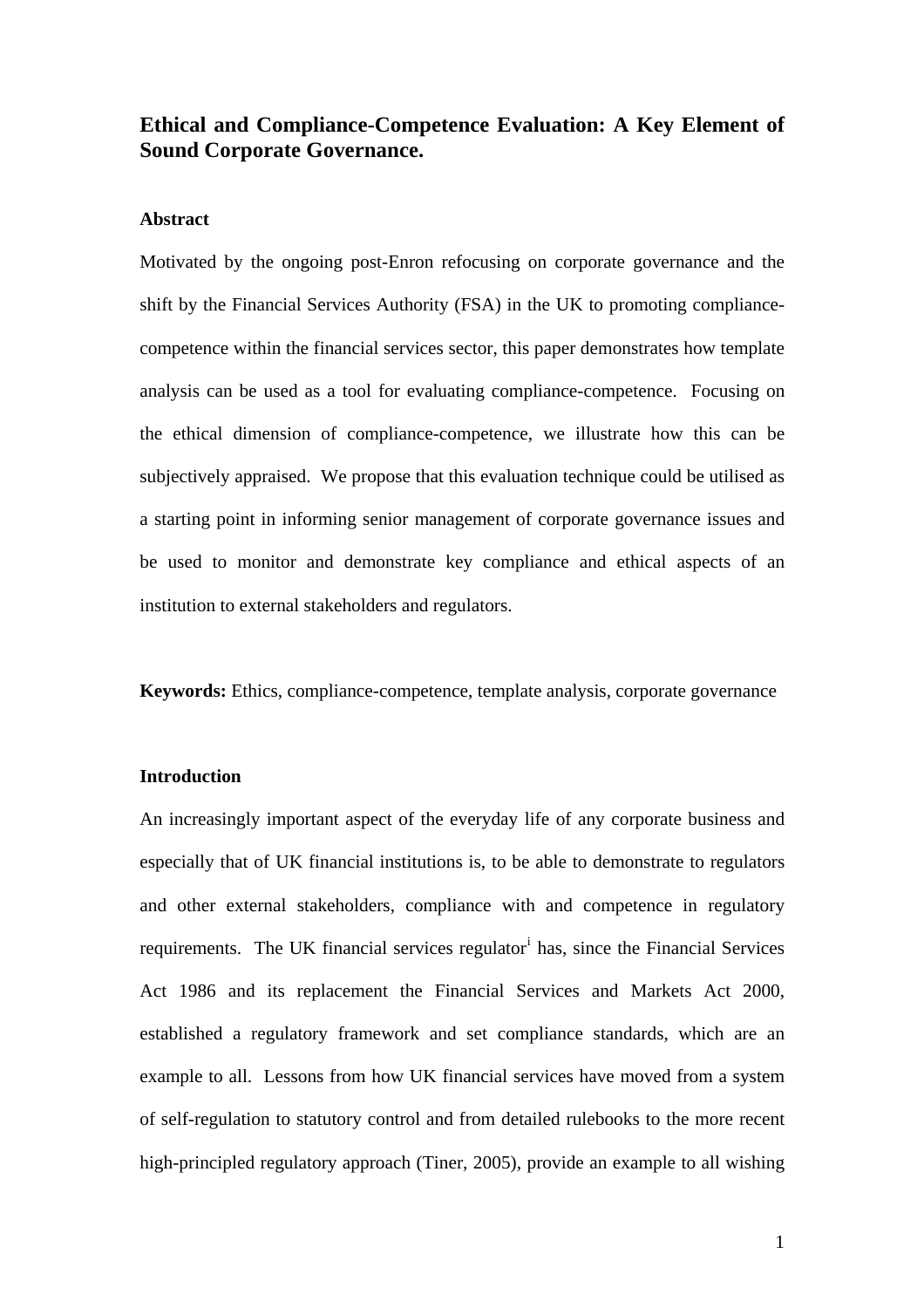to develop a transparent and accountable regulatory system. To this end the UK financial services evolving regulatory system has much to offer, not only to other financial services systems but also to the corporate world as a whole. Closely linked to this is how exactly can an institution analyse, monitor and present its behaviour to the market? Mallin *et al.* (2005) stress the importance of being able to monitor an institution's corporate governance performance when endeavouring to define the term 'corporate governance'. They highlight the need for institutional investors, under the provisions of the Combined Code (2003), to take 'all factors into account when assessing a company's corporate governance'. The extent to which financial services institutions are compliant-competent and adopt an ethical approach to their business is a strong indicator of senior management's commitment to compliance-competence and corporate governance in general. Research by Jackman<sup>[ii](#page-24-1)</sup> (2001a) in the context of compliance-competence proposes a model for the development of institutional values and culture. It enables the Financial Services Authority (FSA) to consider the culture of the institution and to ascertain whether or not it is meeting the overall aims of the Financial Services and Markets Act 2000. The benefit for those regulated can be said to be the possibility of a lighter regulatory touch by the regulator. The Jackman model, set in the context of financial services regulation, can be used as a starting point for addressing issues of compliance-competence. The Jackman model is important because it was the first and only model offered to date by the FSA that recognises the need and benefit of developing a firm's values and culture, so that the regulator may adopt a lighter regulatory touch. Wood (2002) offers a broader and more elaborate ethical model from an Australian experience, which focuses on the development of an appropriate ethical culture arising from the firm's internal commitment to change supported by a wide range of stakeholders. An appropriate

2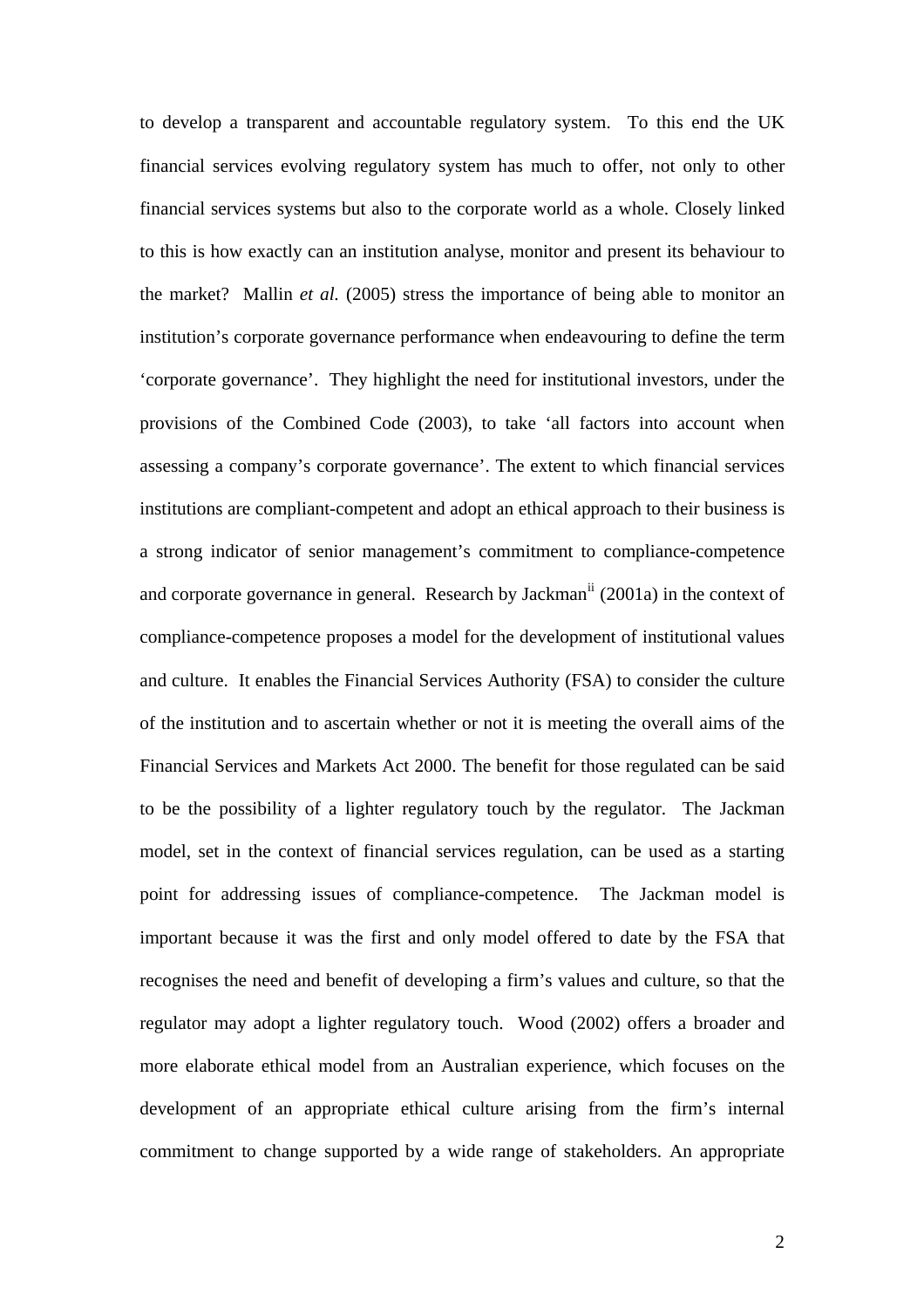ethical culture is an intangible set of values, beliefs and rules of behaviour, which are part of the 'social glue' (Baker, 1980) of the organisation. Unlike rules that tell you how to act, ethics tell you how to think before acting. The appropriate ethical culture should result in the organisation and its employees demonstrating professional standards of integrity, honesty, fairness and responsibility.

A core objective of our paper is to show how the Jackman model might be operationalised and how it might be improved upon by utilising template analysis. A financial institution is compliance-competent when it complies with all applicable laws, regulations, codes of conduct and standards of good practice and has an open and positive relationship with its regulator/s. To this end an ethical approach to an institution's business that is fully internalised may be said to meet many, if not all, of the above requirements. To develop a tool for evaluating the extent to which a financial institution can be classified as compliance-competent,  $\ddot{u}$  we draw on the use of template analysis and demonstrate how it might be used in practice. Template analysis is a widely adopted approach in qualitative research and is often referred to as 'codebook analysis' or 'thematic coding' by some academics (King, 1998, pp. 118- 134). It is a highly flexible method of interpreting interview material, in order to develop a hierarchical structure of common themes, patterns, or categories of meaning. The template of analysis developed from a case study within Skandia Life (Skandia), a UK based life assurance company, provides a tool to evaluate and inform on ethical progression, which is a major element of an institution's compliancecompetence.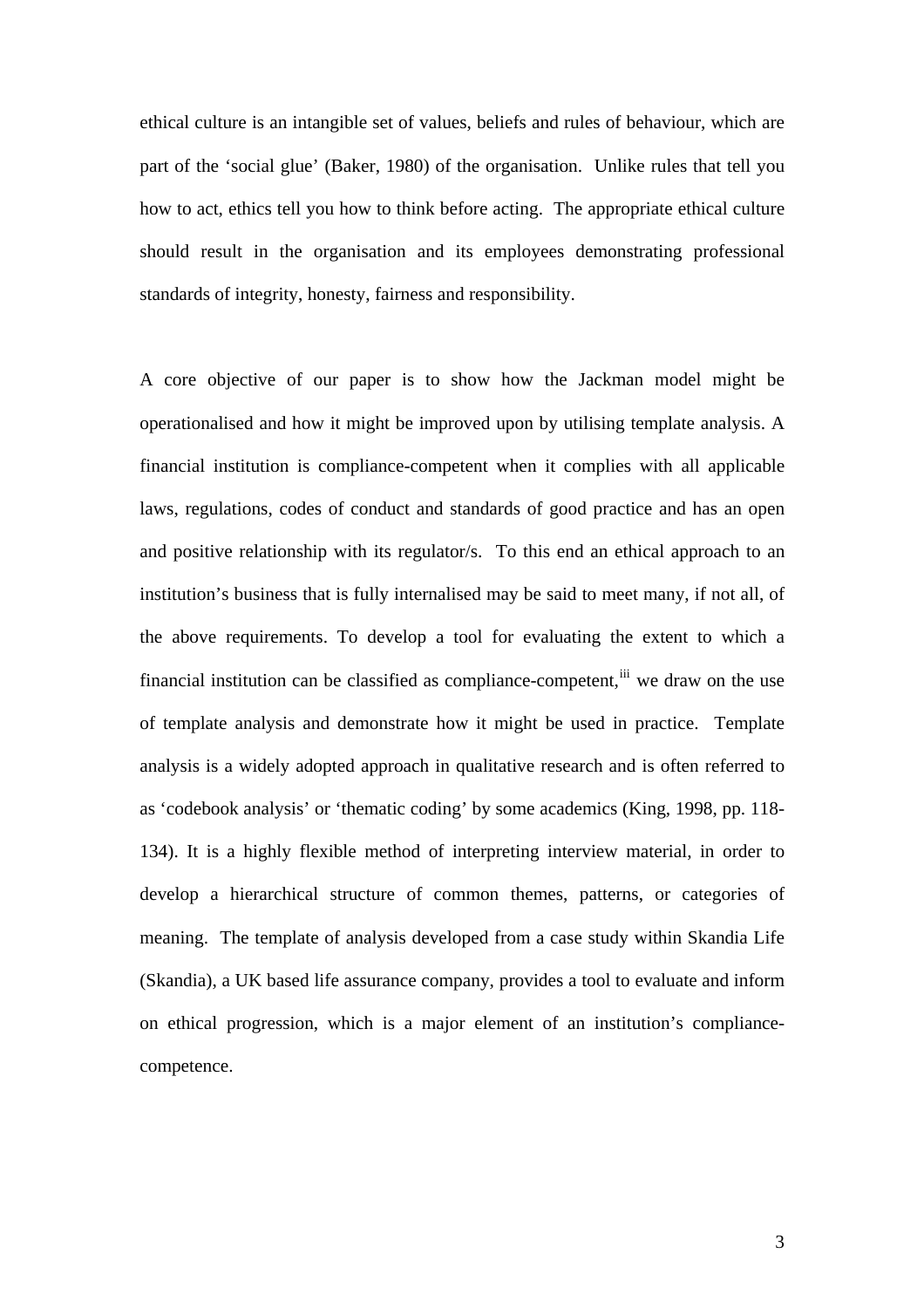This paper contributes to the literature in three ways. Firstly, it provides an analysis of how compliance-competence can be evaluated for financial institutions by focusing on the ethical dimension. Secondly, we modify and advance the model advocated by Jackman. Thirdly, we provide a valuable practical insight into ethics within a commercial setting. Finally, we suggest that template analysis and an ethical approach to financial services can be adopted by the wider business community and set within a corporate governance framework.

The remainder of this paper is organised as follows. Section one draws upon key literature that establishes the importance of ethics in the context of compliancecompetence. Section two presents the case study and explains the development of one aspect of the template of evaluation, which highlights the ethical dimension of compliance-competence. Section three presents the core compliance and ethical conclusions for Skandia, before concluding with a summary of the value of the template as a tool of analysis which can be adopted as a means of demonstrating to external stakeholders an institution's level of compliance-competence.

### **Compliance-competence and ethics**

The difficulty in defining the term 'compliance' with any real precision is noted by Parker (2002, p.22). Parker, in seeking to define what is meant by a 'corporate compliance program', states that it consists of 'a broad continuum of relevant corporate practices ranging on the one hand from formal legalistic compliance management systems to vague ethics or codes of conduct and from legally-orientated to quality-orientated management systems on the other'. Further she advocates that: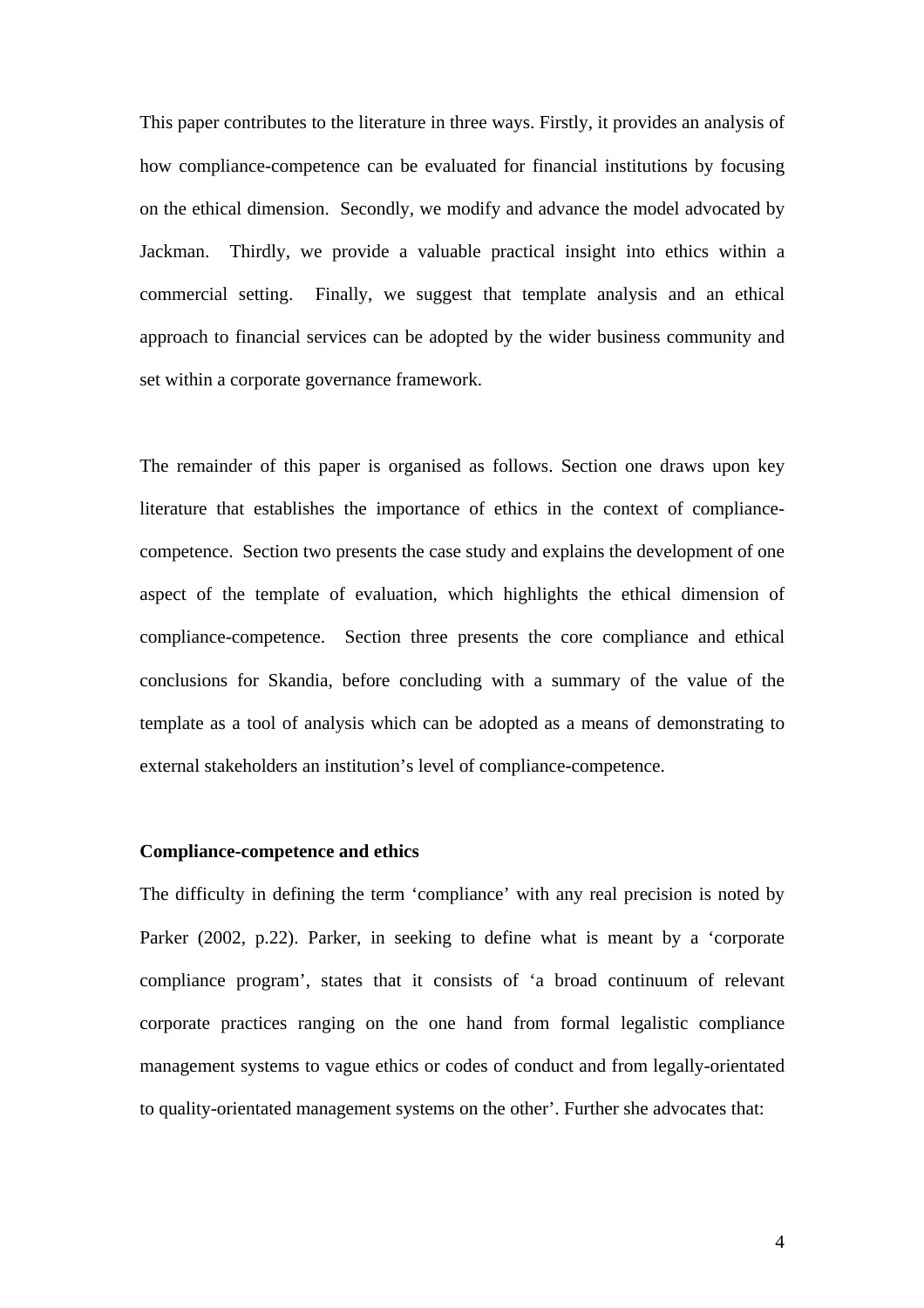Legalistic or rule compliance on its own is an inadequate criterion for assessing compliance systems because it connotes a reactive conception of the corporation as a recipient of rules, rather than an actively responsible citizen. The term 'compliance' is too passive to indicate that it is engaged with its legal, social, environmental and ethical responsibilities. Indeed, some leading compliance consultants prefer the term 'integrity programme', because 'compliance' connotes a simplistic obedience to rules rather than engagement with ethical and social responsibilities (p.27).

This latter and more enlightening interpretation of compliance is more in keeping with the Jackman model of compliance-competence, which seeks to develop the correct corporate values and culture based upon an appropriate ethical approach. Newton (1998) in his work on compliance offers us a practical approach to establishing ethical behaviour and systems in financial services. This is complemented by Moon and Bonny (2001), a collection of papers written by those who specialise in or are closely involved in the field of business ethics. The papers highlight the importance of ethical issues and how these might be practically addressed. It is essential for the regulated and the regulator to have a clear understanding of compliance-competence. As previously stated an institution may be said to be compliance-competent when it complies with all applicable laws, regulations, codes of conduct and standards of good practice and has an open and positive relationship with its regulator/s. However, compliance-competence needs to be explained in simple verifiable terms of actions and behaviours. The regulator needs to see evidence of such behaviour and therefore needs to work closely with those it regulates to provide a common understanding and approach.

The Jackman model (2001a) identifies within a single firm a spectrum of values and culture development. This spectrum ranges from a minimum compliance approach (level 1), to a mature compliance relationship between the regulator and the regulated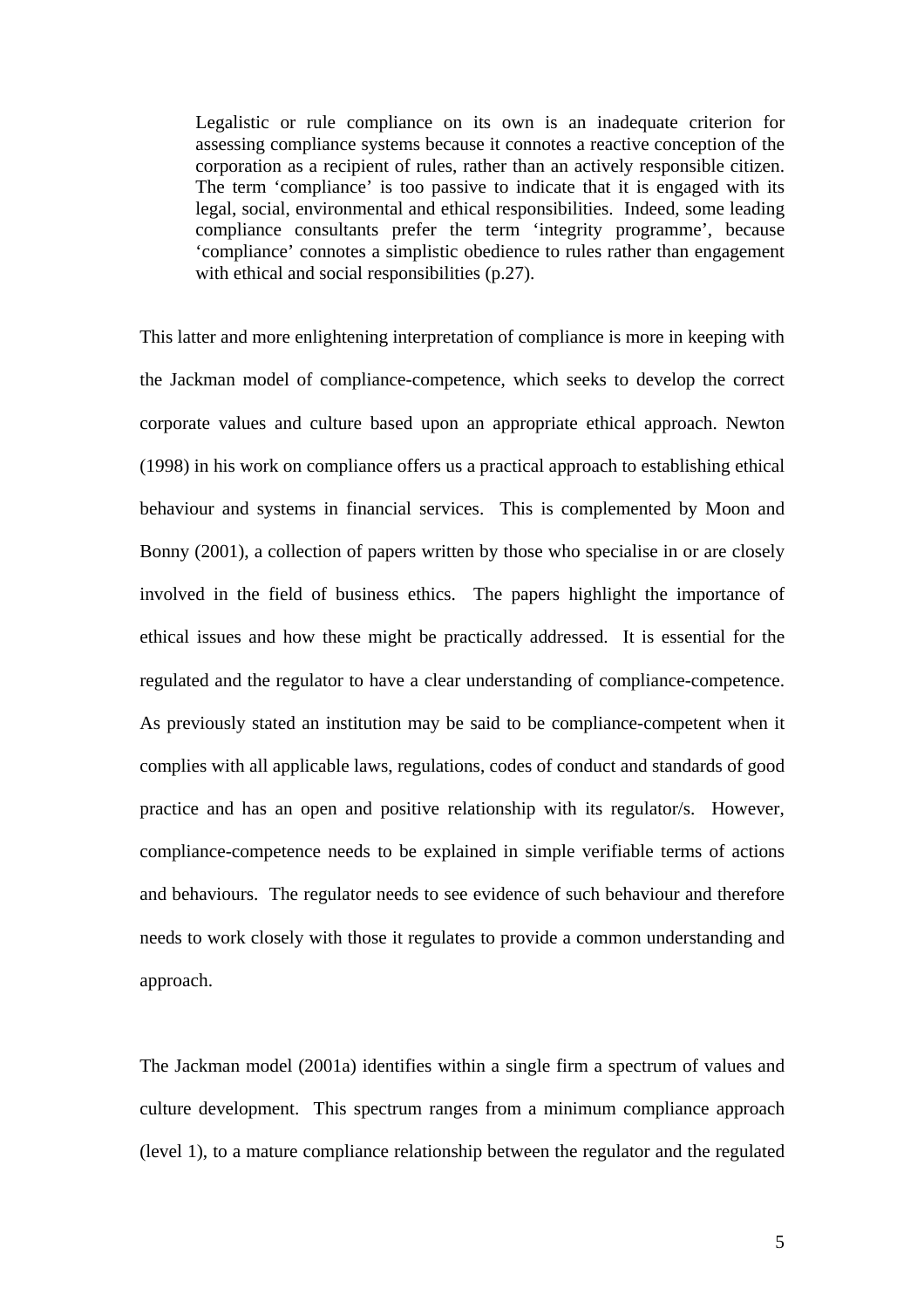(level 4). The institution will evolve from a minimum standard approach evidenced by an 'unthinking and mechanical approach to compliance' to an aspirational culture (level 2) which has 'sound intentions and aims to do more than the minimum, yet relies upon guidance from the regulator' and has a 'bureaucratic approach' to compliance. The ethical culture stage (level 3) includes, among other things, a proactive ethical approach to its business, with 'effective systems and controls', risk focused and very much 'self policing'. The final mature relationship stage (level 4) is an institution which aims to go 'beyond the rules', with a proactive approach to compliance evidenced by 'individual responsibility and ownership' of compliance issues, and 'awareness and discussion of ethical issues at senior level' complemented with 'an open relationship with the FSA'. Jackman has suggested that the FSA will adopt a lighter regulatory touch, as the institution moves up the spectrum of compliance-competence, from level 1 to 4 on the Jackman model.

Wood (2002) offers a more elaborate partnership model based in ethics. Wood's model is built upon two elements, 'commitment and partnerships':

This ethical model requires a commitment to partnerships with all stakeholders both internal and external in an attempt to enhance the ethical business practices that are contemplated and pursued within corporate Australia (p. 61).

The model (p.64) is represented in a figure, which consists of four layers. The first and inner layer at the very core of the model is the 'commitment to an ethical culture', which he sees as the heart of the institution and needs to be embodied in corporate practice. He expands on this in the second layer as the 'company needs to ensure a commitment to their staff and shareholders', while recognising that the company has a wider responsibility to a 'range of groups outside the institution upon whom they impact' (p.63). This layer again recognises the important role of senior management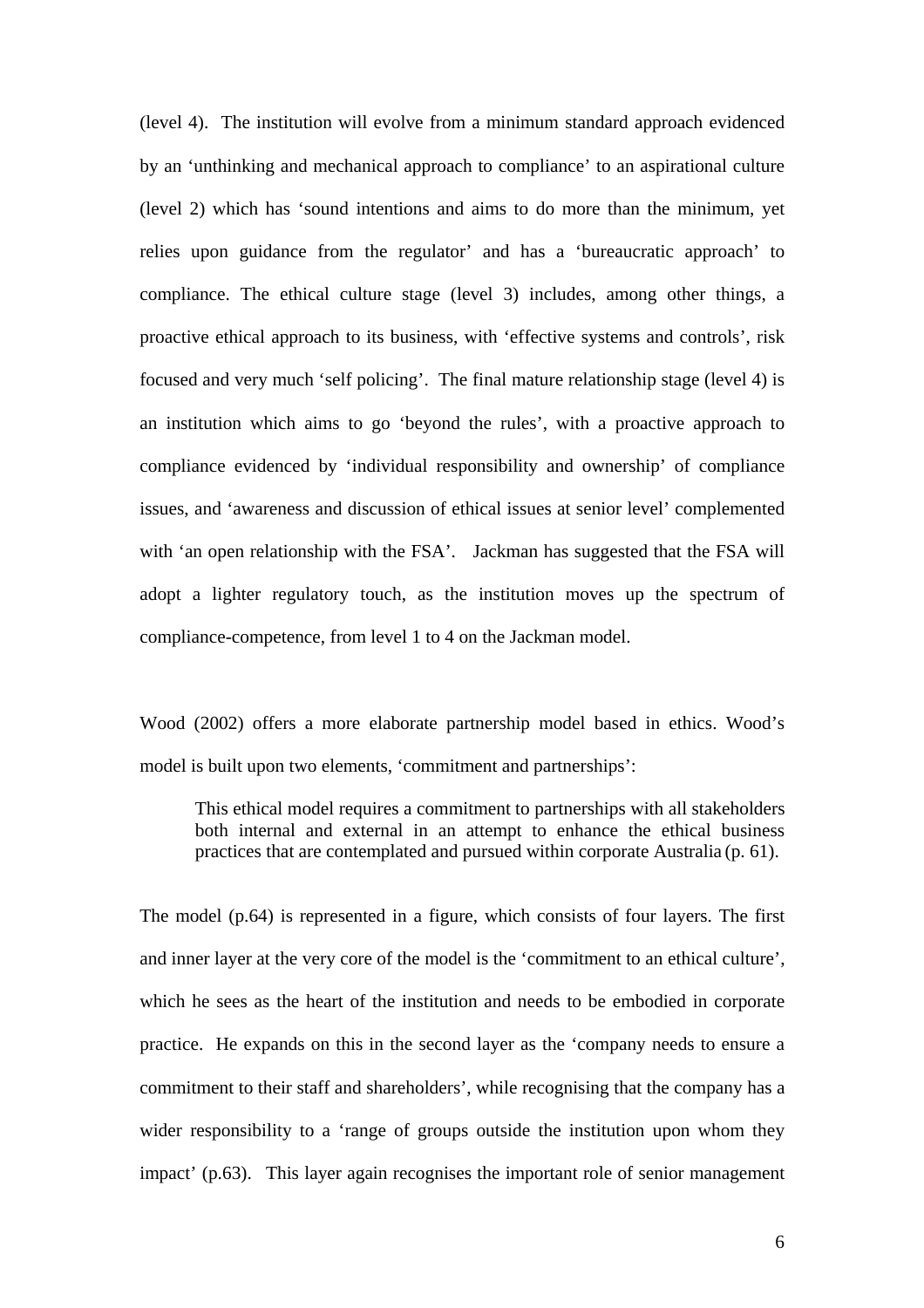to set the 'ethical tone' and to ensure the establishment of an ethical culture. The next and third layer of commitment he identifies as 'ethical institutional artefacts' include such things as: staff selection processes, codes of ethics, ethics training, ethics committees, whistle-blowing and even an ethics ombudsman. He sees these as practical measures that will 'assist staff to understand and comply with the ethical ethos of the institution' (p.65). The final and outer layer is identified as the 'commitment to ethics in the market place'. This includes the wider stakeholders such as customers, suppliers, government, external bodies and pressure groups.

Thus, practitioners and authors such as Jackman (2001a and b, 2004) and Wood (2002) highlight the need for an ethical framework for financial services. While Jackman focuses upon creating a practical internal compliance-competence model for the UK financial services sector based upon the development of appropriate corporate values and culture within the organization (2001a, p.213), of which ethics is a key component part, Wood (2002, p.64) an academic and practitioner, provides a much broader ethical model based upon 'commitment' and 'partnership', with a wider range of 'stakeholders' external to the organization itself.

Jackman (2001a, p.212) highlights the benefit of an ethical approach as being less regulation. He argues that the development of 'value systems that go beyond compliance standards and build up a safety cushion against behaviour slipping to, and below, an acceptable level' is a legitimate focus for the FSA. He identifies the core requirement of value-led regulation as being the 'building of integrity, honesty, fairness and responsibility.' This value-led approach, he believes, is about changing the attitudes and approaches of individuals and cultures. Such a change 'cannot be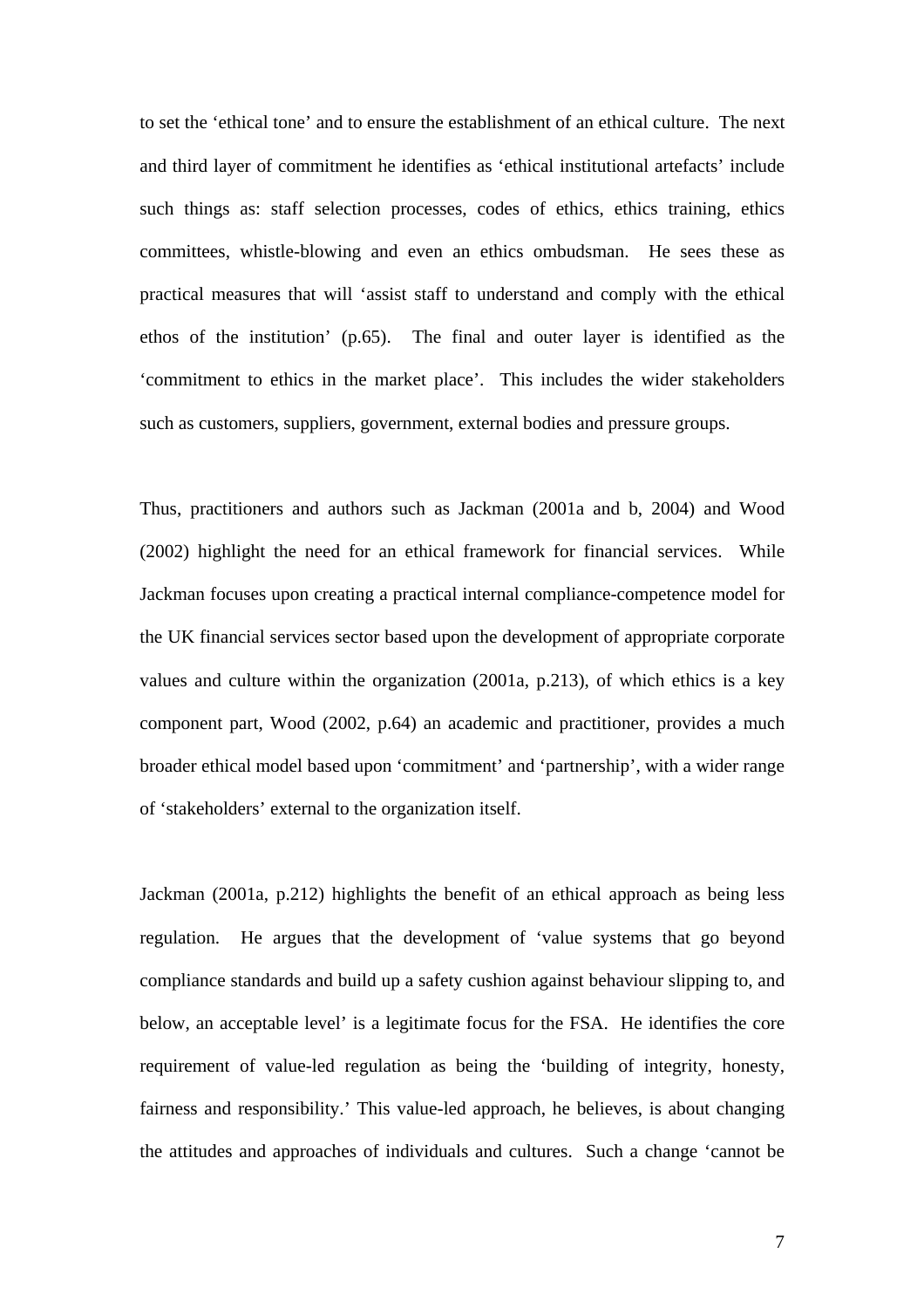forced; it can only come from within' and the role of the FSA in its regulatory approach 'must help firms to go beyond mere compliance to a more active engagement with the values underlying the legislation.' A value-led approach is very much in keeping with the Higg's Report (2003), which adopted an holistic approach to corporate governance and emphasised the importance of cultural change. Although the Jackman model is a good starting point it benefits from review and further development. The model provides a workable framework but may be said to suffer somewhat when abstract concepts of ethics and integrity are adopted and perhaps is rather internally focussed.The concept of compliance-competence and the need to modify corporate culture so that it is ethical and more of a partnership between the FSA and those it regulates, has been highlighted by Edwards (2003a, 2003b), (Edwards and Wolfe (2004, 2005)). This somewhat broader partnership approach includes three main elements, each of equal importance and intrinsically linked. They include good compliance practice, good ethical practice and a positive regulatory relationship.

The importance and currency of an ethical approach is evidenced by the most recent FSA initiatives in conjunction with the recently formed Financial Services Skills Council. The FSA launched its 'Ethical Framework for Financial Services' discussion document in October 2002, which has been complemented by the 'Integrity in Practice' paper (Skills Council for Financial Services, 2003). The authors Jamison and Steare seek to identify what is meant by the term 'business ethics' and begin with an historical academic discourse of ethical systems before seeking to identify the key elements of what they suggest are needed for an ethical foundation for financial services (Section 3). They state in the final section that the financial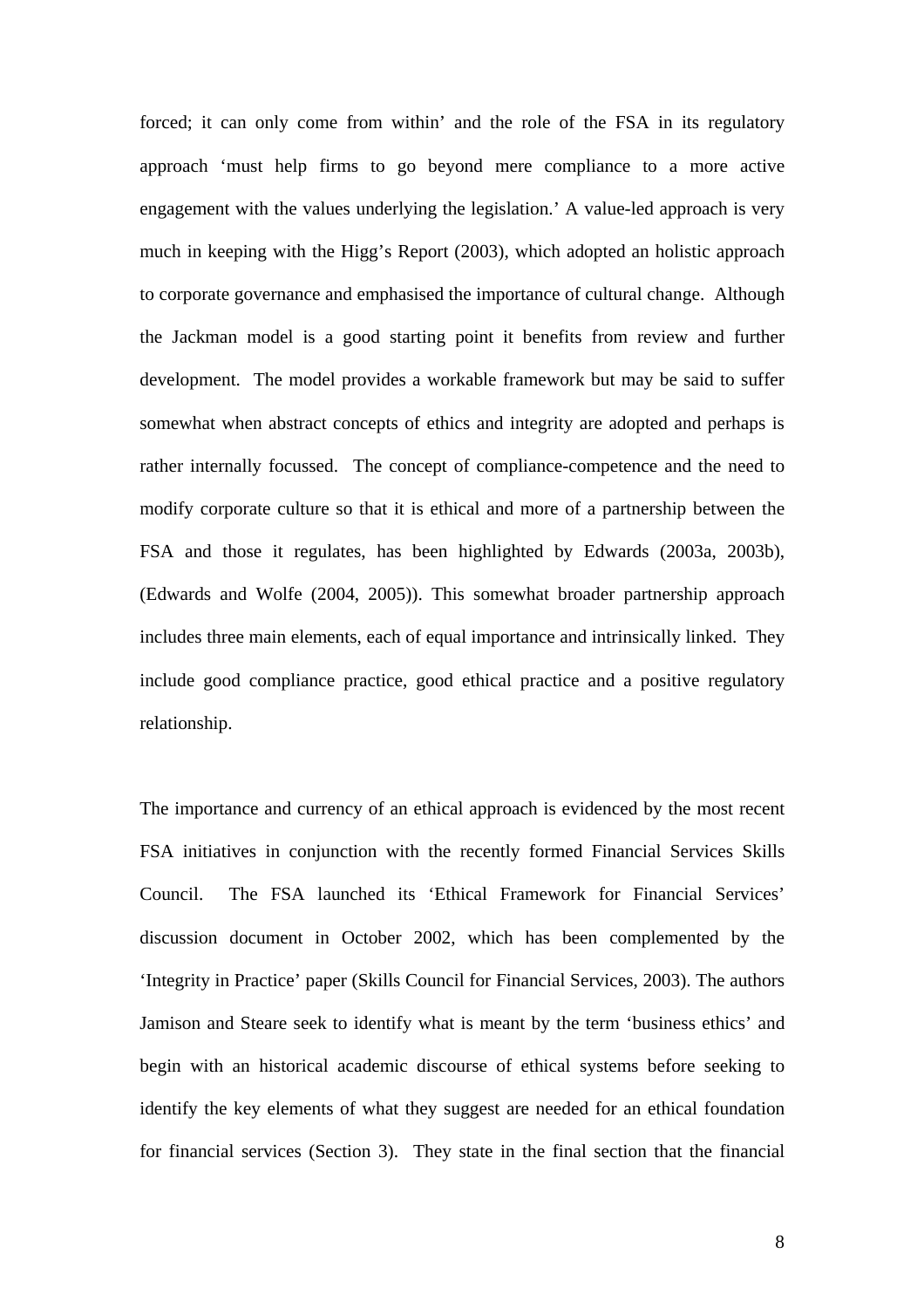services industry may develop its sense of integrity 'step-by-step, through moral discussion'. They conclude that 'each member firm has both the right and duty to contribute to an on-going industry-wide debate' (p.8). Of course this reference to an integrity-based approach is not new.

Paine (1994) favours an integrity-based approach to ethics management that should combine 'a concern for the law with an emphasis on managerial responsibility for ethical behavior' (p.111). Paine states that 'organizational ethics helps define what a company is and what it stands for' and that the integrity strategy necessary to achieve this is 'broader, deeper, and more demanding than a legal compliance initiative' (p.111).Such an ethical approach fits well with corporate governance. While it can be said that corporate governance covers a broad spectrum of concepts and phenomena an ethical approach lends itself as a means of improving corporate governance. The Organisation for Economic Cooperation and Development (OECD, 1999) refers to corporate governance as a system by which business corporations are directed and controlled and acknowledges that the governance structure needs to specify the' distribution of rights and responsibilities among different participants in the corporation' It highlights the importance of spelling out the rules and procedures for decision making. In light of the financial scandals and malpractices that have taken place it is advocated that an ethical perspective to corporate governance may offer a way forward. Arjoon (2005) argues that legal compliance mechanisms are in themselves insufficient to deal with fraudulent practices and therefore ethical compliance mechanisms which inspire ethical behaviour have a part to play. Arjoon believes in the development of the right ethical culture with a greater emphasis on integrity and trust. In conclusion he states that 'effective corporate governance based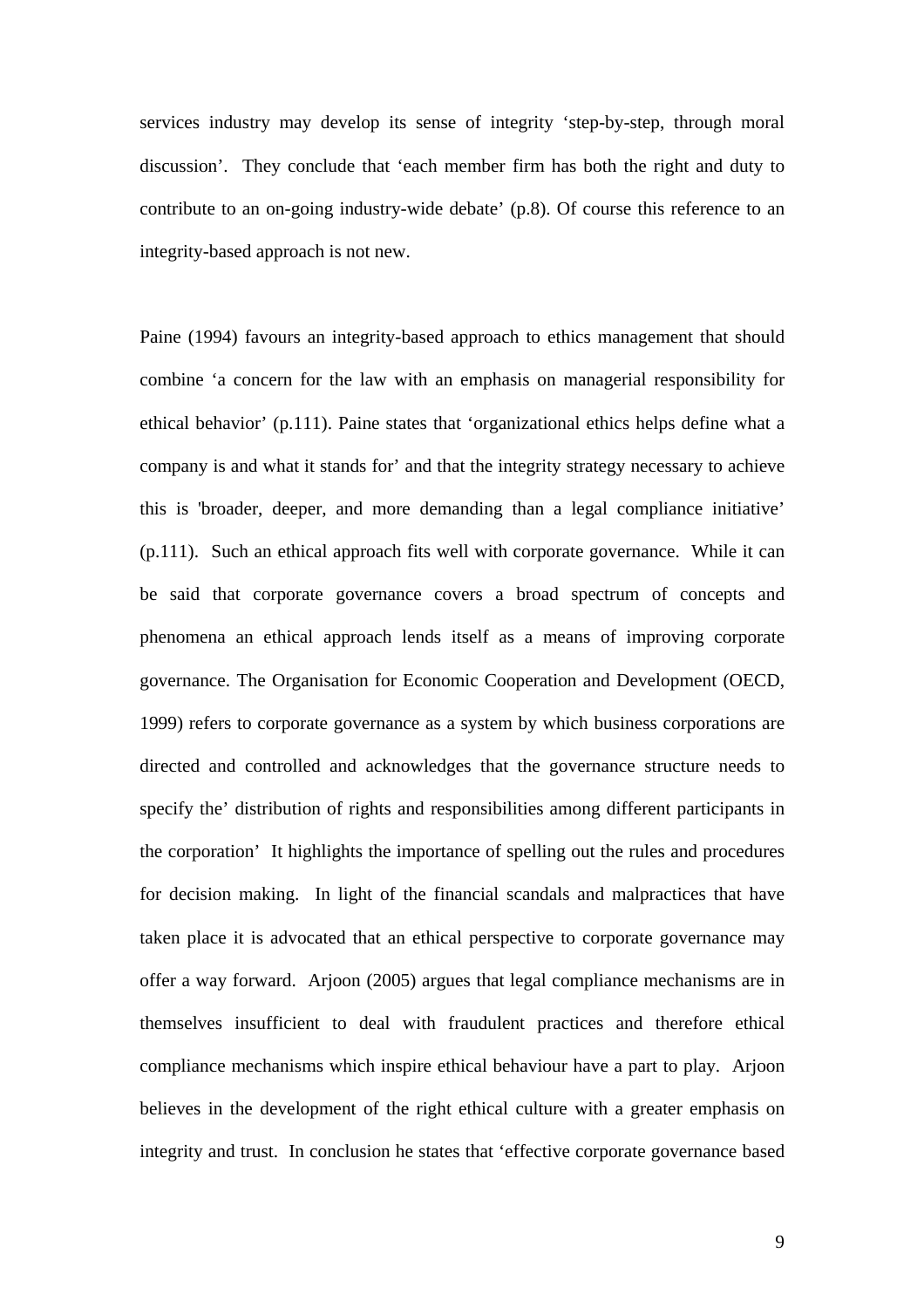on core values of integrity and trust' will enhance the organisation's reputation and improve its position in the market place. This in turn should increase customer loyalty and heighten employee commitment.

Thus current practitioner and academic interest in the issue of ethics and compliancecompetence within the financial services sector has been the catalyst for this research and the resulting case study. To this end the Jackman model may be adopted as a starting point as it recognises a much broader and ethical dimension to compliancecompetence. However to enhance its value in an operational sense, an institution needs to elaborate and highlight the key elements associated with its compliancecompetence. This may be achieved by the use of template analysis (King, 1998). This is an evaluation tool that provides a framework for highlighting the key issues most relevant to the institution and demonstrates to external stakeholders not only the structured process of review undertaken but also the outcomes in a structured and hierarchical template of analysis.

#### **Skandia and template analysis**

The case study was carried out at Skandia Life (Skandia). Skandia, founded in 1979, is the Southampton-based arm of the Swedish Insurance Company Limited, which was founded in 1855 and has been quoted on the Stockholm stock exchange since 1863. Skandia has rapidly become a major force in the unit-linked UK life and pensions industry and is ranked among the UK's top ten life financial services groups. Skandia employs approximately 2,500 people at its Southampton headquarters and has approximately £12 billion of funds under management. Skandia bases its business strategy on the belief in the value of independent recommendation and accordingly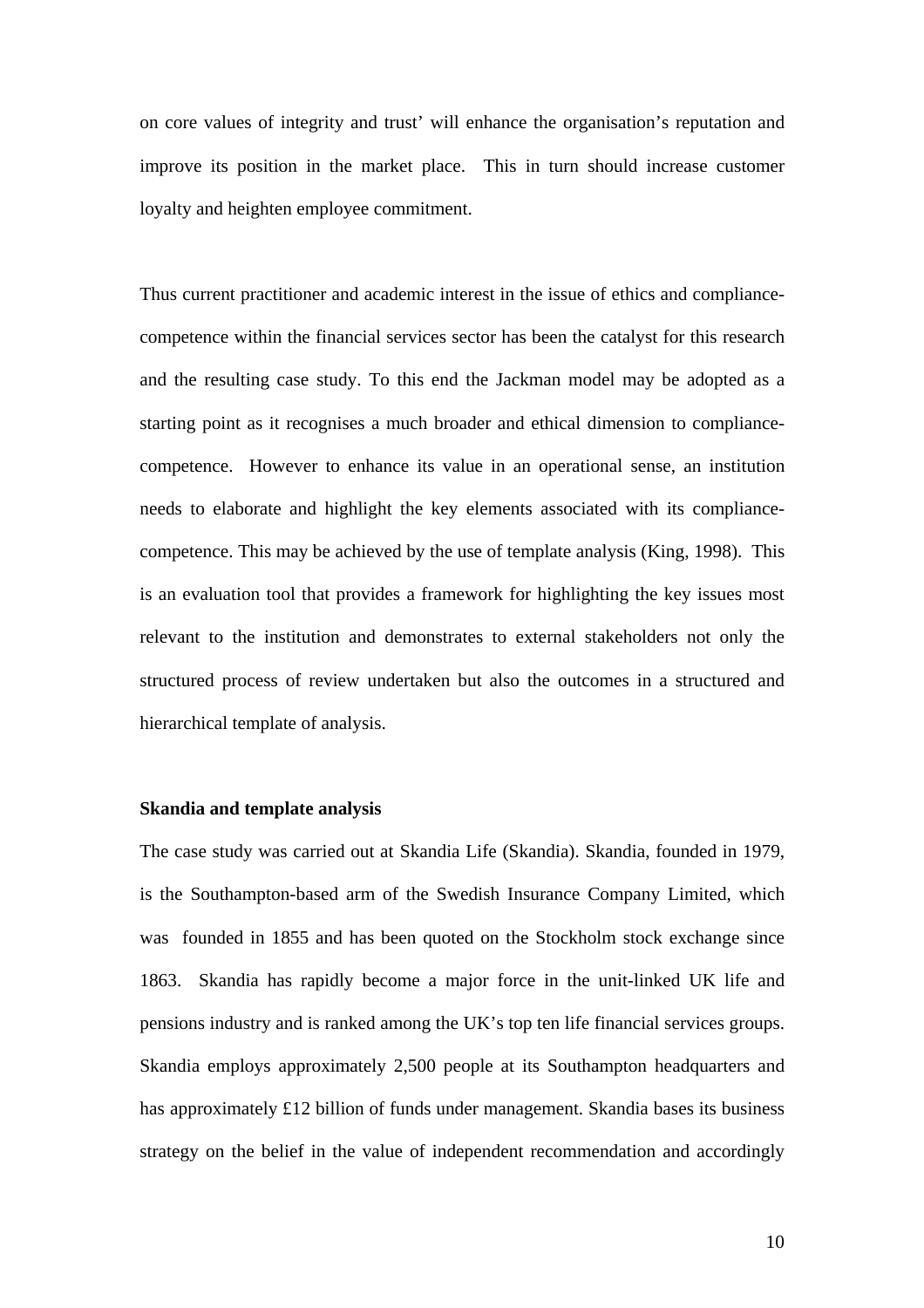offers its range of savings, investment, pension and protection products through independent financial advisers (IFAs).

The research adopted an inductive approach, set within a single case study. It identifies key issues, constructs concepts/theories and leads to generalisations that may be applied in other institutions. The term case study is used in accordance with the criteria established by Yin (2003). The case study is in parts explanatory, descriptive and illustrative but such distinctions are not always 'necessarily clear-cut' Scapens (1990, p265). The opportunity to use Skandia arose by 'chance' (Otley and Berry, 1994) due to a long standing academic relationship with the researcher. The primary case study data was gathered in a series of ten in-depth interviews with senior and middle management at Skandia. The interviewees were selected on the basis of hierarchical structure and functional areas identified by the researcher's own experience and in consultation with key Skandia personnel. The interviews took the form of a semi-structured interview based on a detailed questionnaire<sup>[iv](#page-24-1)</sup> consisting mainly of open-ended questions. The aim of the questionnaire was to develop a template of analysis that closely reflected the issues associated with a compliancecompetent institution as outlined in the Jackman model. All interviewees received an introductory letter that provided brief details of the researcher and the research aims. This was accompanied by three documents: the Jackman and Wood models and a copy of the FSA's ethical framework briefing sheet. The interviews took approximately one hour, were all audiotape recorded, transcribed and supported by interview notes. The interviews were supported by an extensive academic and industry literature review.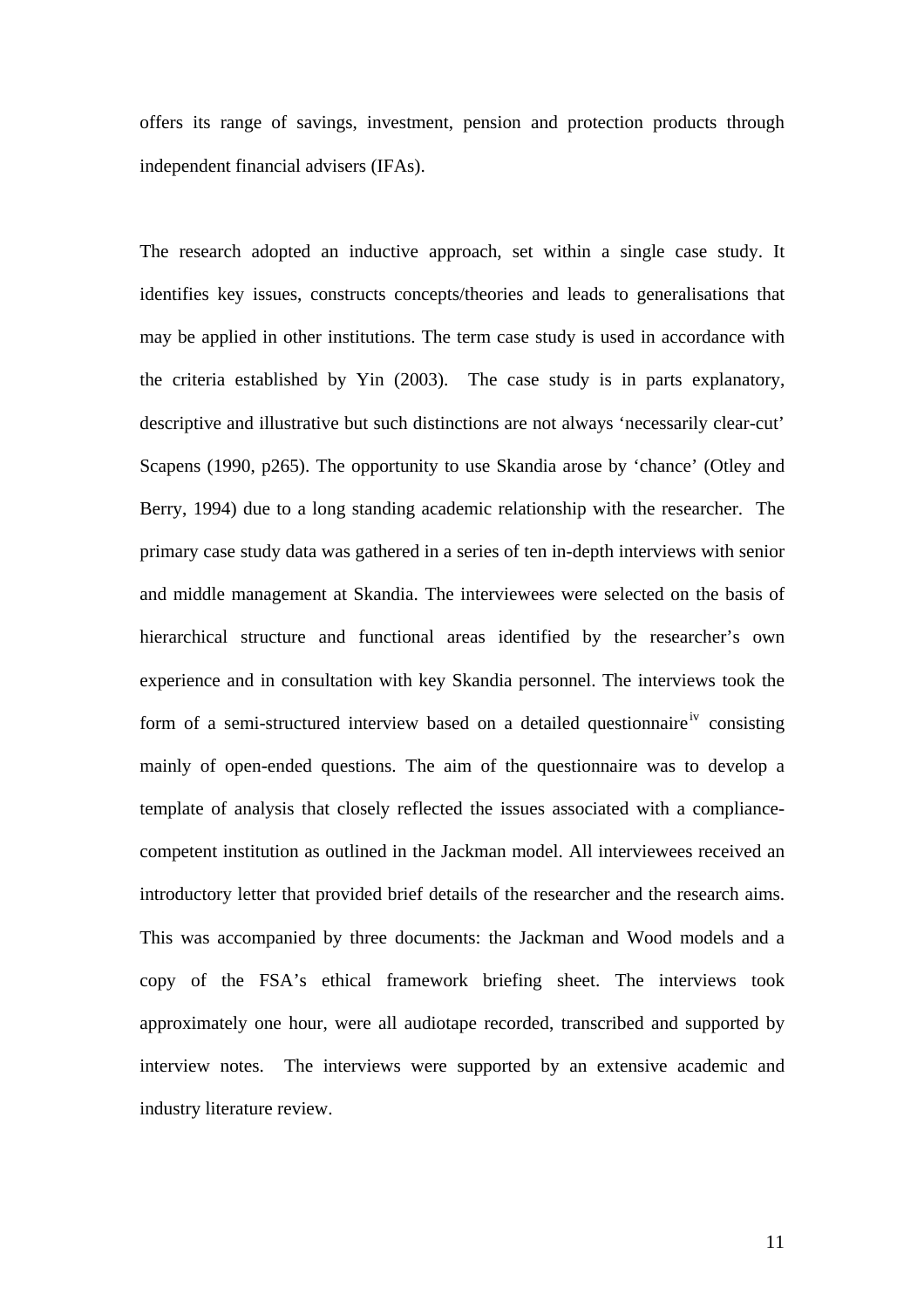In order to achieve an analytical review and analysis of the interview data, 'template analysis' was used  $(King, 1998)$ . This is a flexible and extremely useful and appropriate method to interpret and analyse text. It lends itself to the on-going research journey of discovery and provides the framework for the development of themes of understanding, which help with aspects of conceptualisation and potential generalisations. Template analysis was adopted with the initial focus arising from the key elements of compliance-competence highlighted by Jackman. The key elements were elaborated upon and enriched by the data arising from the interviews.

The researcher kept a questionnaire and template diary to systematically log changes and to assist with the evolution of the template, by confirming the themes and issues of compliance-competence and the hierarchical nature of analysis, thereby enabling the researcher to 'analyse texts at varying levels of specificity' (King, 1998, pp. 119- 120). King outlines a process of working systematically through the full set of transcripts in order to identify sections of the text which are relevant to the research aims and then marking them with one or more appropriate code(s) from the initial template. As King states, 'Put simply, a code is a label attached to a section of text to index it as relating to a theme or issue which the researcher has identified as important to his or her interpretation' (1998, p.119). This research utilised the terms of 'themes and issues' rather than 'codes' because it more accurately reflected the nature of the matters under consideration within the case study and provided a clearer distinction between the hierarchical levels identified. The interviews were the means for defining and refining the hierarchical levels of analysis and the themes and issue therein. It was the identification of these themes and issues, by the matching or mismatching of the text, which revealed the inadequacies of the template and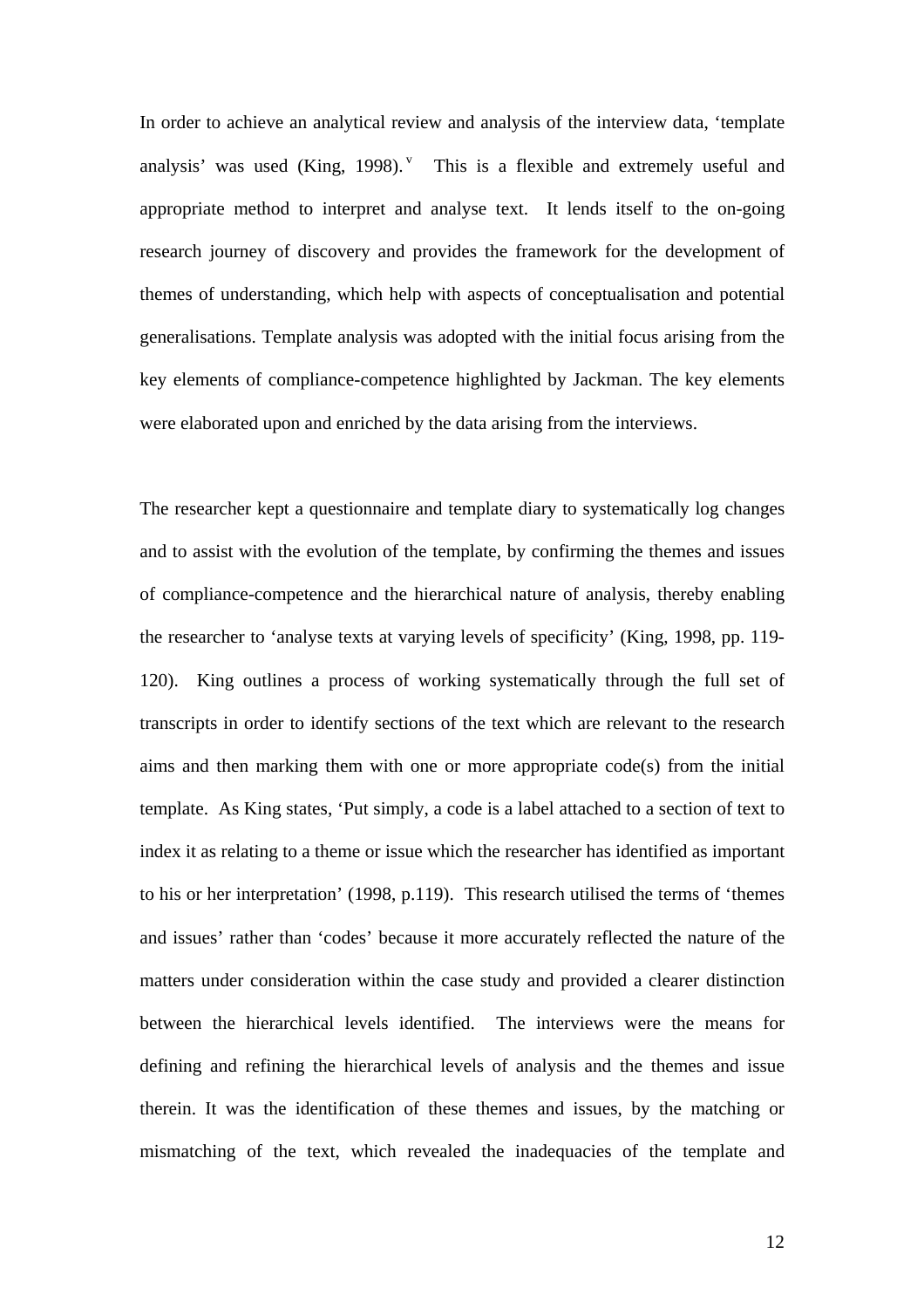provided the necessary insight which enabled the researcher to amend and develop the template until satisfactory conclusion. The four themes identified from the template analysis at the first and broadest level of analysis (level one) were regulatory, compliance, ethics and partnership. $\overline{v}$ <sup>i</sup> The ethical theme is the focus of this paper, which is linked to the compliance theme by the statements made by the interviewees. Further and more detailed levels of analysis underpin these themes and are referred to as levels two, three and four. Levels two, three and four identify the underlying issues arising out of compliance-competence and the relationship between the regulator and the regulated.

The template underwent an eight-stage development process. In version one the template was identical to the questionnaire and consisted of four sections based upon the Jackman model. Subsequent and more detailed and sophisticated versions (1-8) were developed following the interviews and analysis of responses. It was not necessary to regimentally code all the interview transcripts but rather to look for recurring themes and issues, confirmation of statements made by previous interviewees and amendment or removal of matters not repeated in the interview process. This in turn resulted in amendments to the template as well as providing fresh insight, which generally informed the research process. The interview transcripts, which were on the whole fully transcribed, were rigorously scrutinised and used to produce a set of key summary points. These summary points were then cross-matched to the existing template to check on existing themes and issues for confirmation and comparison. This resulted in amendment or additions being made to the existing hierarchical levels of analysis. This supports King's observation that 'it is crucial to recognise that the development of the template is not a separate stage from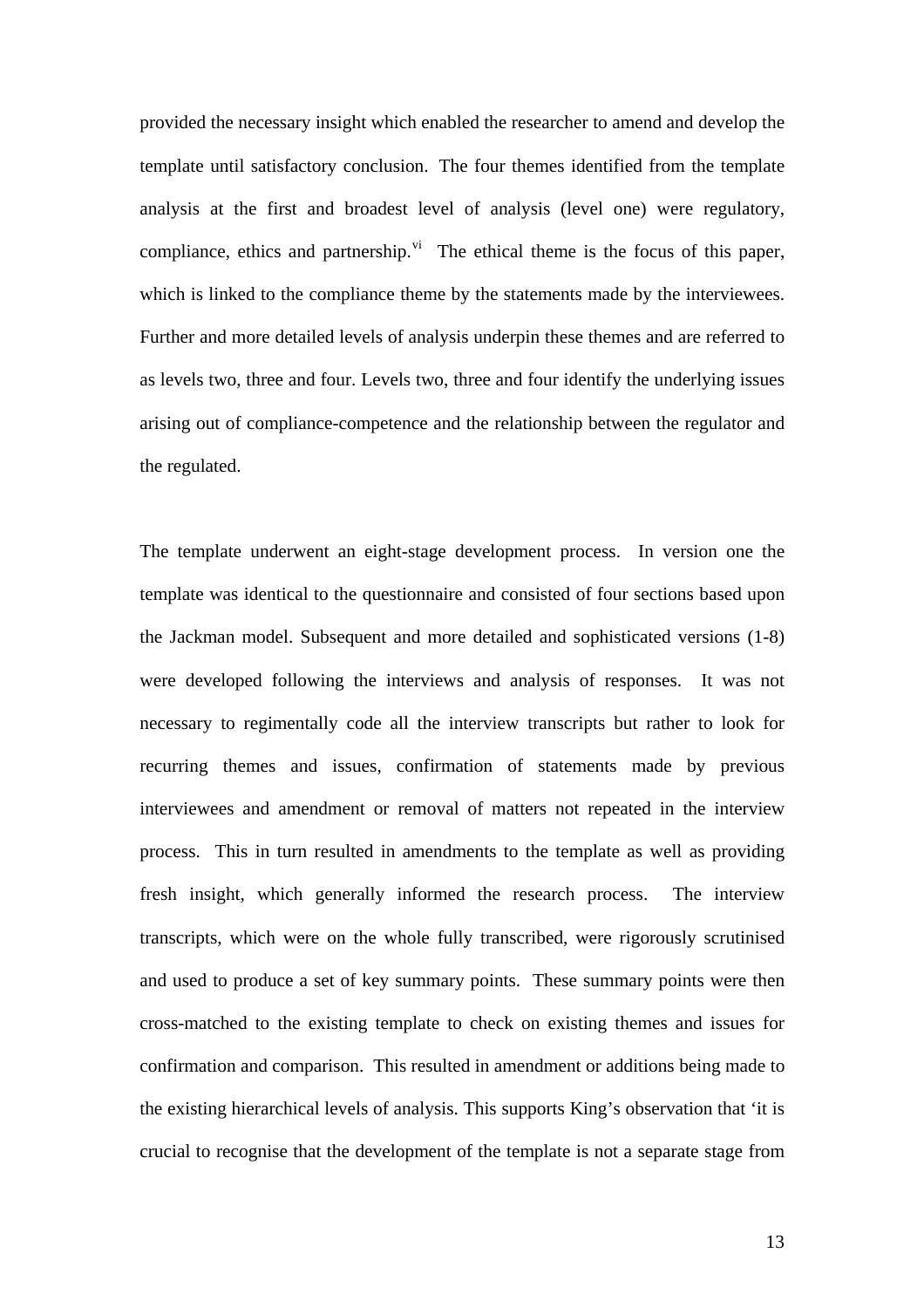its usage in analysis of texts' and that 'in qualitative template analysis, the initial template is applied to analyse the text through the process of coding, but it is itself revised in the light of ongoing analysis' (1998, pp.121-122). Figure 1 is the final version of the ethical part of the template of analysis.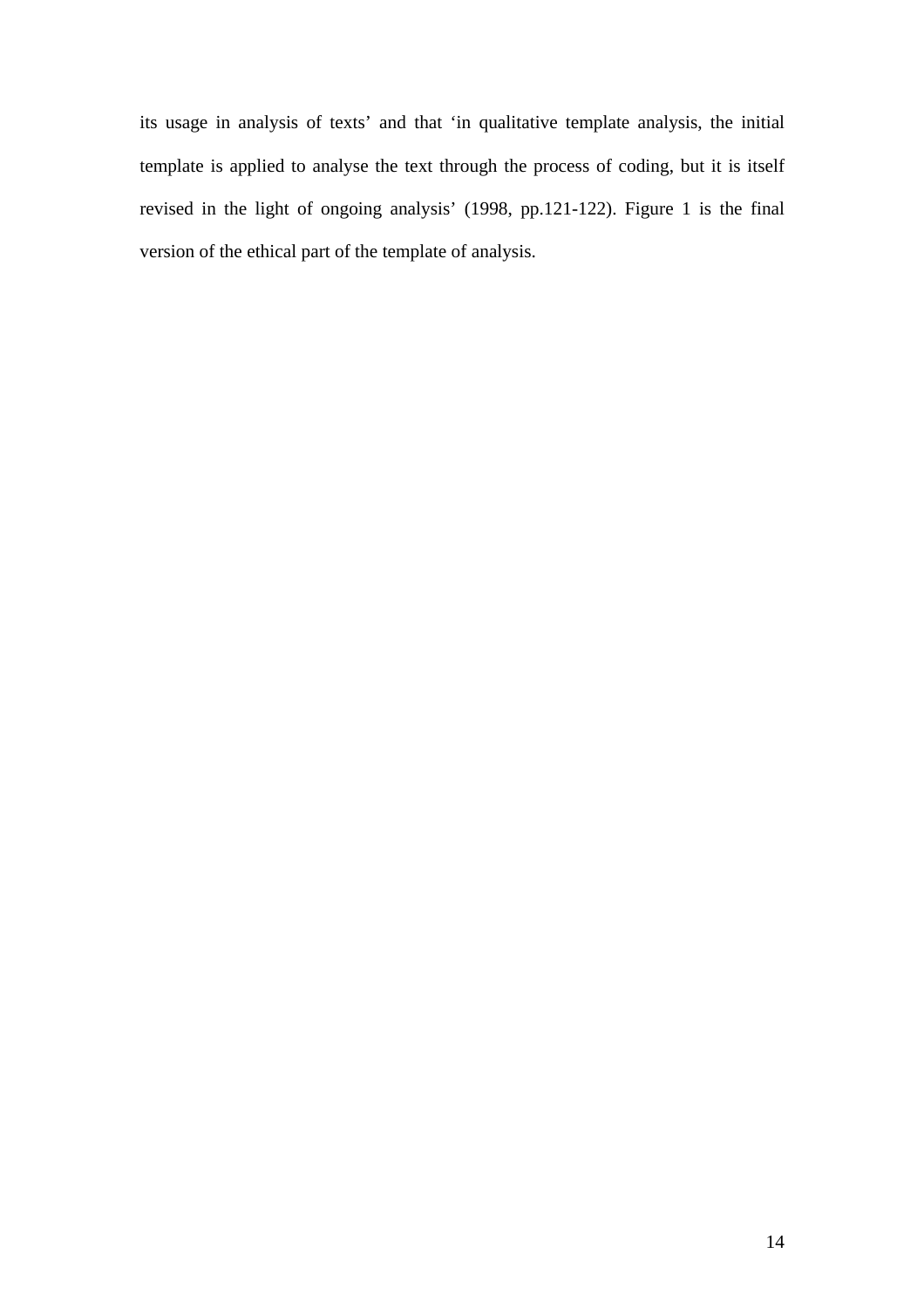| 3 | ETHICAL APPROACH             |                                              |                                                  | (LEVEL 1) |
|---|------------------------------|----------------------------------------------|--------------------------------------------------|-----------|
|   | 3.1 UNDERSTANDING/ACCEPTANCE |                                              |                                                  | (LEVEL 2) |
|   |                              |                                              | 3.1.1 SKANDIA'S POSITION                         | (LEVEL 3) |
|   |                              |                                              | 3.1.2 INTERNAL/EXTERNAL                          |           |
|   |                              |                                              | 3.1.3 BUSINESS DRIVER                            |           |
|   |                              |                                              | 3.1.4 NEED TO IDENTIFY ETHICAL RISK AREAS        |           |
|   |                              |                                              | 3.1.5 RECOGNITION OF ETHICAL SUB-CLIMATES        |           |
|   | <b>3.2 IMPLEMENTATION</b>    |                                              |                                                  |           |
|   |                              | <b>SKANDIA'S ETHICAL GUIDELINES</b><br>3.2.1 |                                                  |           |
|   |                              |                                              | 3.2.1.1 NEED TO BE LOCALISED                     | (LEVEL 4) |
|   |                              |                                              | 3.2.1.2 GREATER AWARENESS                        |           |
|   |                              |                                              | 3.2.1.3 BETTER COMMUNICATION                     |           |
|   |                              |                                              | 3.2.1.4 REWARD INCENTIVES                        |           |
|   | 3.2.2                        |                                              | <b>SKANDIA'S FUNDAMENTAL VALUES</b>              |           |
|   |                              |                                              | 3.2.2.1 VALUES COMMITTEE ROLE (ETHICS COMMITTEE) |           |
|   |                              |                                              | 3.2.2.2 NEED TO REPRESENT AS A SET OF BEHAVIOURS |           |
|   | 3.2.3                        |                                              | LED BY SENIOR MANAGEMENT                         |           |
|   |                              | 3.2.3.1                                      | SENIOR MANAGEMENT COMMITMENT                     |           |
|   |                              |                                              | 3.2.3.2 RISK SERVICES DRIVEN                     |           |
|   |                              |                                              | 3.2.4 WHISTLE-BLOWING                            |           |
|   |                              | 3.2.4.1                                      | <b>ESCALATION</b>                                |           |
|   |                              | 3.2.4.2                                      | <b>SYSTEMS NEEDED</b>                            |           |
|   |                              | 3.2.4.3                                      | DIVISIONAL TENSIONS, WHERE IS RESPONSIBILITY     |           |
|   |                              | 3.2.4.4                                      | NEED SUPPORT WHEN THEY ACT                       |           |
|   | 3.3 APPLICATION              |                                              |                                                  |           |
|   | 3.3.1                        |                                              | <b>STAFF OWNERSHIP</b>                           |           |

*Figure 1: Extract from final template version 8. (Ethical Theme 3)* 

- 3.3.2 STAFF INDUCTION
- 3.3.3 STAFF APPRAISAL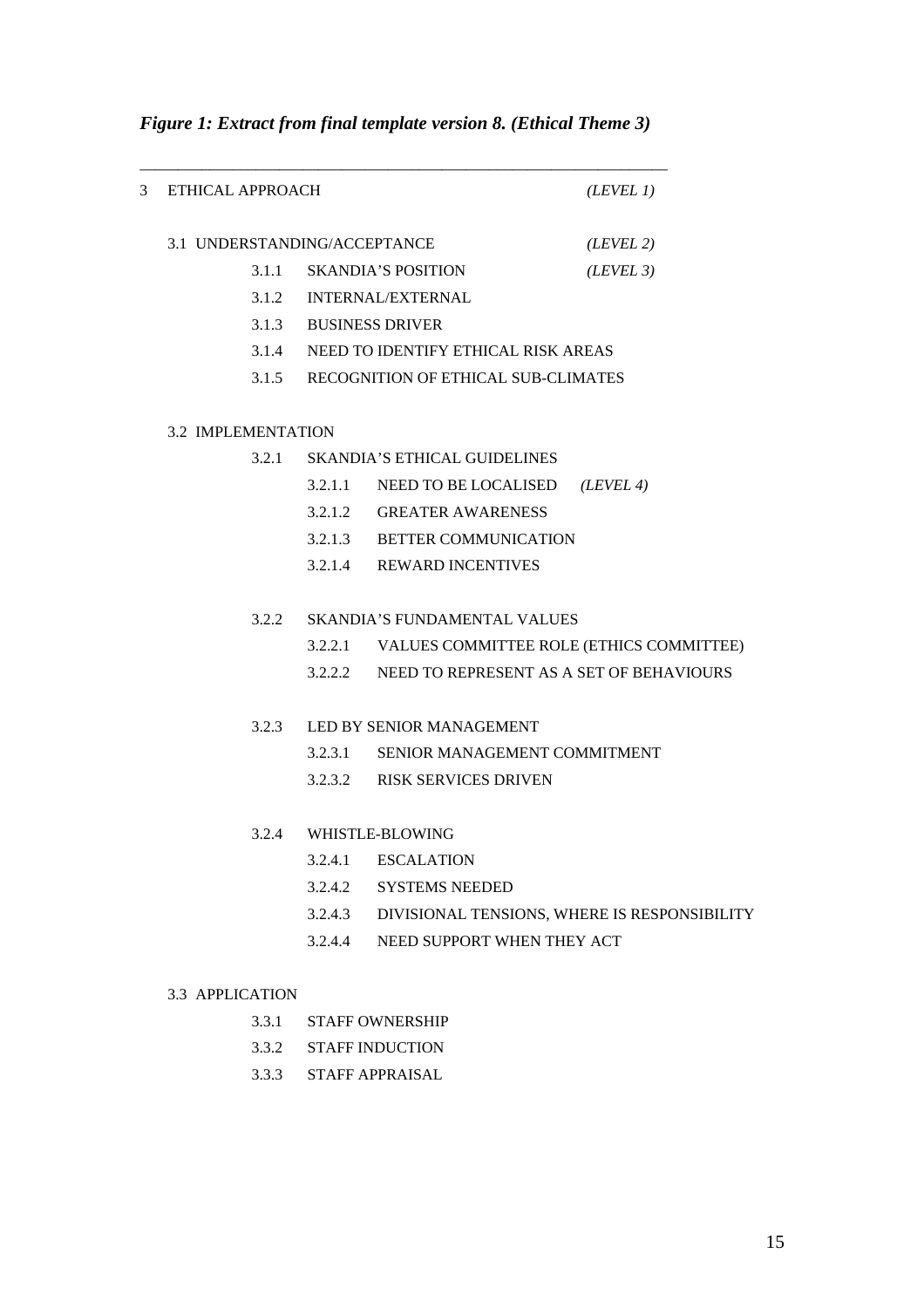Level one is the first and highest level of analysis and consists of the main themes whereas level four is the most specific and detailed. In figure 1, the ethical approach, level one (3), breaks down into three level two points of analysis, namely: (3.1) understanding/acceptance, (3.2) implementation and (3.3) application. It also highlights a number of additional sub points of analysis, at level three and four, for example, Escalation (3.2.4.1, level four) refers to the way Skandia deals with the concept of whistle-blowing (3.2.4, level three), which in turn is considered as one of the ways it has implemented (3.2, level two) an ethical approach (3, level one).

The content of the template developed arises from academic and practitioner literature, based upon a constructivist view of research (Creswell (2003), Lincoln and Guba (2000), Newman and Schwandt, (2000)). It can also be said to have arisen and be akin to what has been described as 'skeletal theory' (Laughlin (2004) p.268), as it provides a means to interrogate and analyse empirical data by providing a framework by which to review it, which in part, relies upon the detail itself to make the 'skeleton live'. As Laughlin points out such 'theories' are 'not pregivens' but need discovery and such discovery 'comes through extensive engagement with empirical situations, initially to formulate their nature and then subsequently to provide a framework of understanding further empirical situations which in turn, provides the base for developing their ongoing nature'. Therefore the template produced arises from the understanding gleaned from the initial interviews and the supporting literature, which in turn is improved upon and enhanced by additional data acquired from subsequent interviews and analysis. The template produced is therefore a starting point which can be utilised and adopted for future use, not only within the financial services sector but also in the wider field of corporate governance.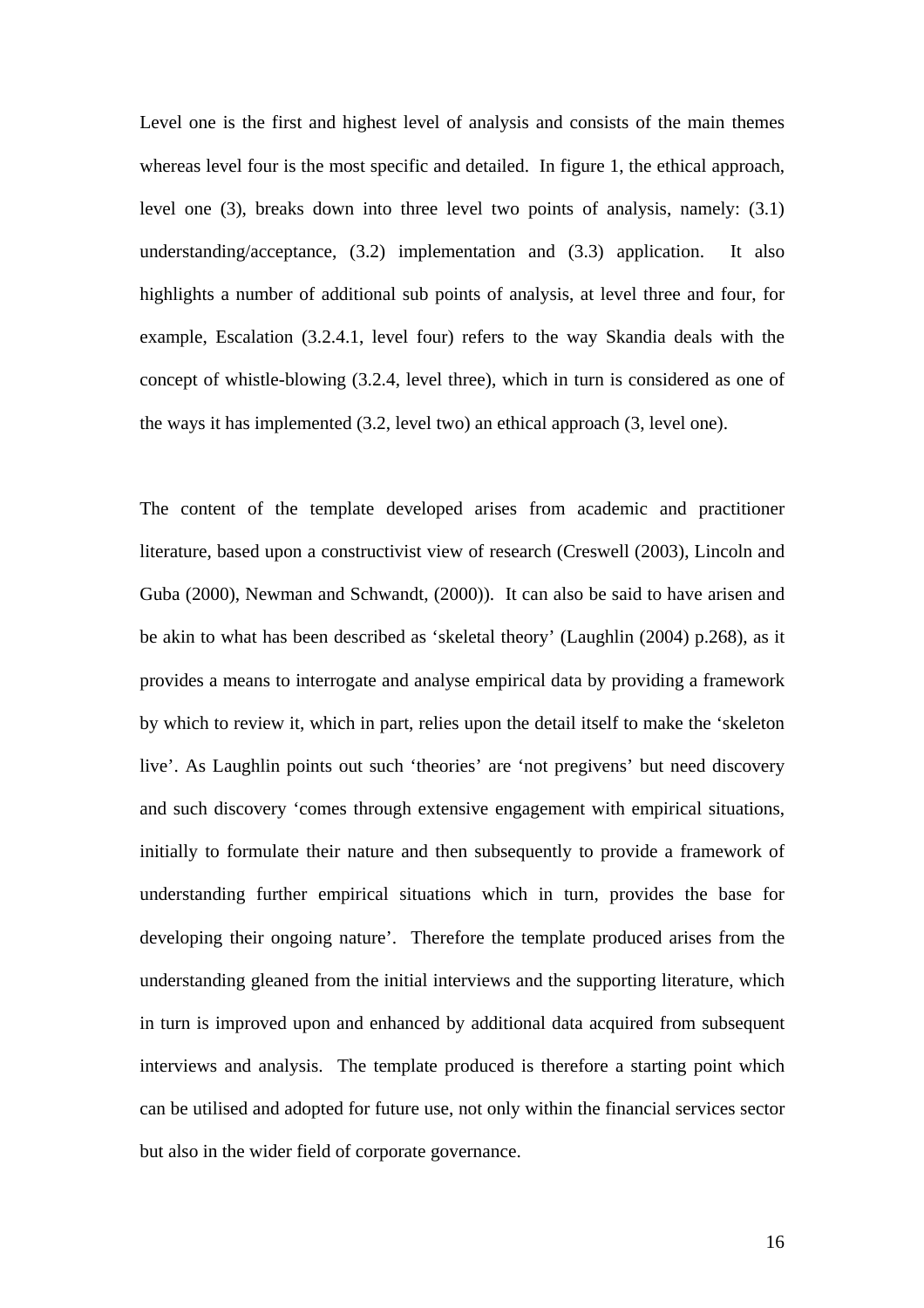In the UK we have no equivalent to the US Federal Sentencing Guidelines for Organizations (1991), which allow sentence mitigation for corporations accused of illegal actions, provided they are able to show that an 'effective compliance program' (normally involving a 'code of ethics') was in place prior to the offence. However, UK regulators are increasingly looking for evidence of monitoring systems and controls, which demonstrate that corporate businesses are being run in a compliant manner. To this end template analysis of the type described has potentially a role to play. The process of undertaking the template analysis exercise helps institutions to identify their strengths and weakness in compliance-competence and is of value in itself. It creates a framework of hierarchical analysis of the most important key issues and provides the basis for future discussion and development of these issues in a structured and straightforward format. The template can be reviewed and updated as part of an institution's corporate plan and has the advantage of being used to demonstrate to external regulators and stakeholders that such a review has been undertaken as part of an ongoing monitoring process.

#### **Research findings**

The following consists of the key findings from the case study, based upon extracts from Skandia's own ethical guidelines and quotations from the interviews with senior personnel. These interviews are illustrative of the ethical approach adopted by Skandia and to a greater or lesser extent speak for themselves.

It should be noted and recognised that Skandia has a set of ethical guidelines (2000) which state that that 'all activities of the group shall be typified and permeated by a high level of ethics' and that 'all employees must at all times take responsibility for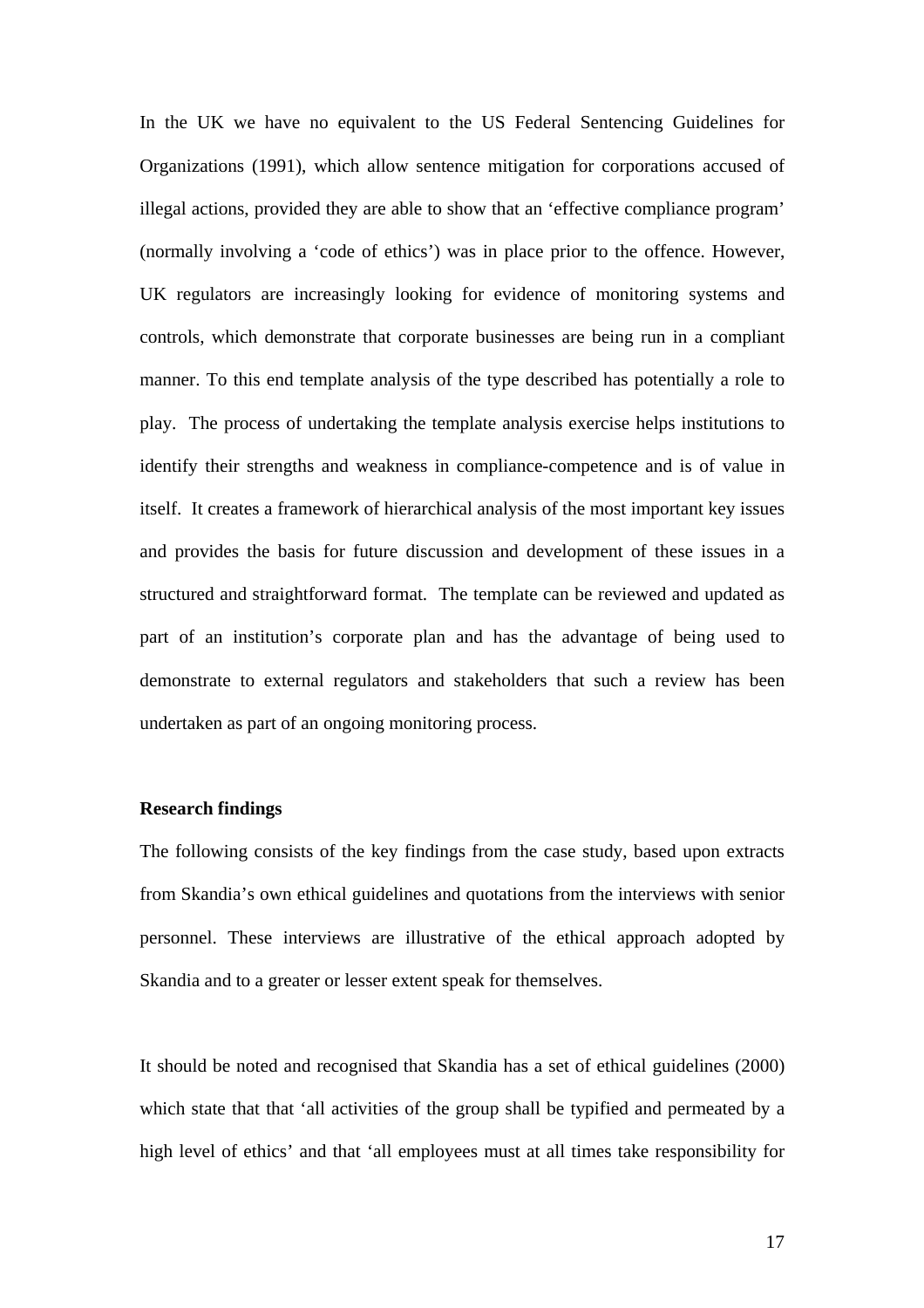ensuring that their own actions comply with the high ethical standards required' (template, 3.1). The desire to develop the appropriate ethical approach to business, as part of being a compliance-competent institution, manifests itself in a desire to do the right thing for both the customer and the institution itself:

My philosophy and what I have tried to get across, to the institution as a whole, is that we should be thinking more in terms of what we believe are acceptable practices. I can think of many examples lately where someone will say "What about this compliance problem?" I would say to them, forget compliance for a moment and ask what you think is right or wrong, particularly in the approach to the investor? It does actually focus the mind a lot (*Legal and Compliance Director and Company Secretary*).

This comment indicates a practical approach to compliance-competence. Rather than just apply the letter of the law, the leadership from senior management suggests a desire to apply the spirit of the law (template, 3.2.3). A spirit rather than a letter of the law approach is also highlighted in the Jackman model (2001a) as an indication that the institution is developing the correct ethical approach to its business and is in keeping with a mature institution, which has a good relationship with its regulator (FSA). The following comment raises the issue of how ethics need to be translated into daily behaviour (template, 3.2.2.2):

I think what employees need is actual behaviours. Exactly how Skandia corporate values translate into in terms of behaviours is currently left very much too individual interpretation. We have people brainstorming it. I think it is for the company to say 'these are the behaviours that we want to stand by'. To me they are not just key words. (*Human Resource Manager).*

However there is a real recognition that an ethical approach is an organic process that needs to be flexible and ongoing. Such an ethical approach needs to involve the staff and recognises ethics as being part of a wider external relationship (Wood, 2002, and template, 3.1.2):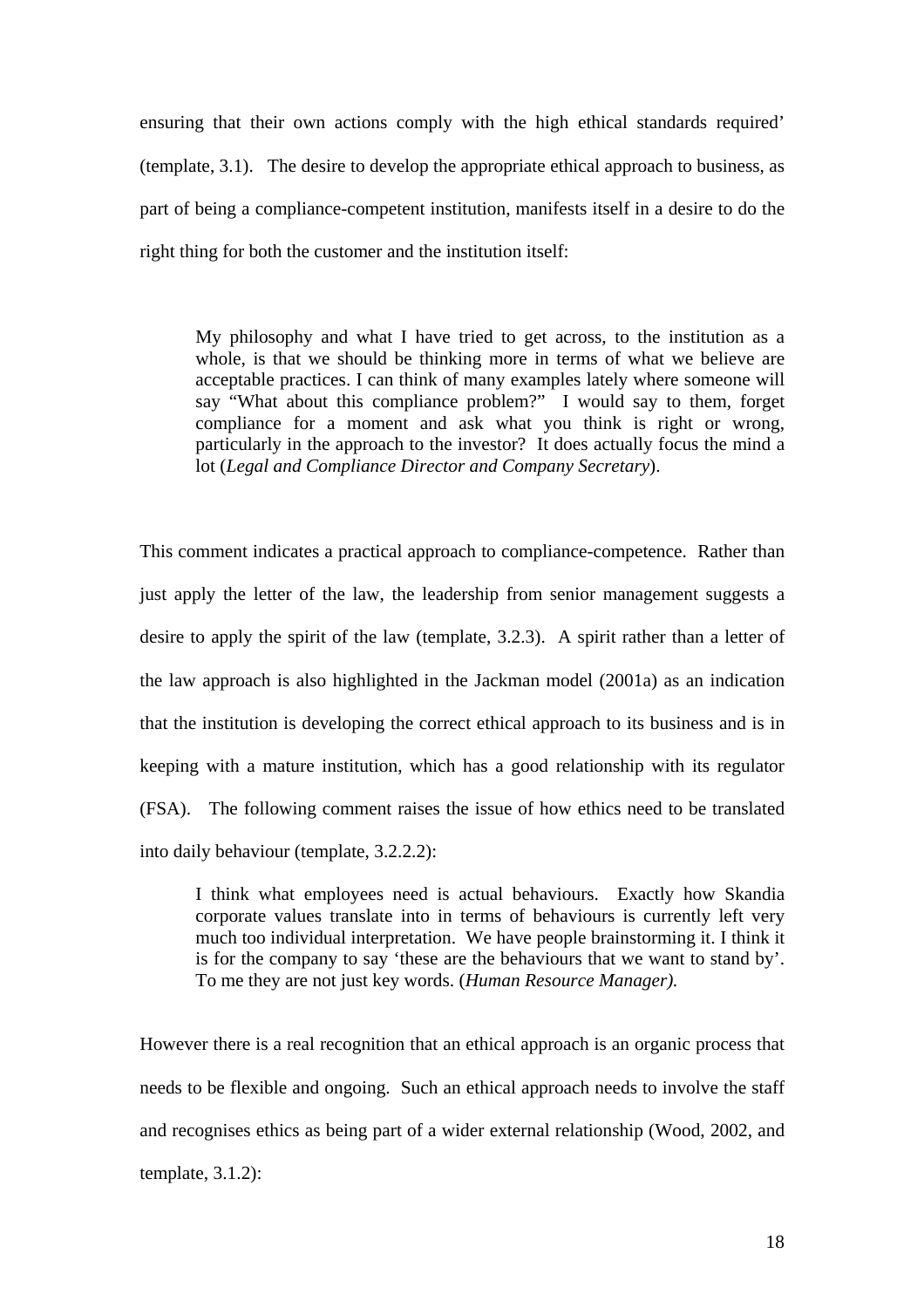Ethics is a living and breathing culture because it's not like mathematics where you have principles and rules that are not going to change. Ethics will change over time, because what was seen as ethical in Victorian times is not necessarily seen as ethical now, society has changed. The core principles of honesty, trust and fairness are not going to change. But obviously if you are to put those down as a prescriptive list you will need a bit more meat on the bones and it's that meat on the bones that is going to change. So in terms of laying it down in a framework, I think it should be one that is able to adapt and mould itself to suit the current social and wider economic conditions (*Senior Technical Trainer & Manager of Product and Technical Team*).

The adoption of institutional values and behaviours needs senior management leadership as well as institutional artefacts, such as an ethics committee and a well established 'whistle blowing procedure'. Staff and external stakeholders need to see such leadership and institutional structure if they are to accept that an ethical approach is key to the institution's development (template, 3.2.2.1) and is part of a wider compliance-competence culture. Such ethical development needs to be communicated (template, 3.2.1.3), localised (template, 3.2.1.1) and supported by a reward system (3.2.1.4) linked to staff appraisal (template, 3.3.3).

From a wider ethical compliance perspective the template analysis also shows the progress Skandia has made in responding to the FSA's requirement that institutions carry out appropriate risk assessments of their business, which are supported by internal systems and controls. This is highlighted by the approach taken with new product developments by product development teams that describe a well-formalised system of control:

We are very much risk focused and managing those risks is the way we handle projects and the way project teams are configured. So Compliance is seen as a very key team to work with. In terms of specifications we go through a high level specification of detail. They all go through a sign-off session, the walkthrough session (safety net to ensure everything is right from cradle to grave, have we missed anything, is this going to work?) right across the business in terms of the key players, including compliance. We then look at it from a system perspective and get into business requirement documents, which is a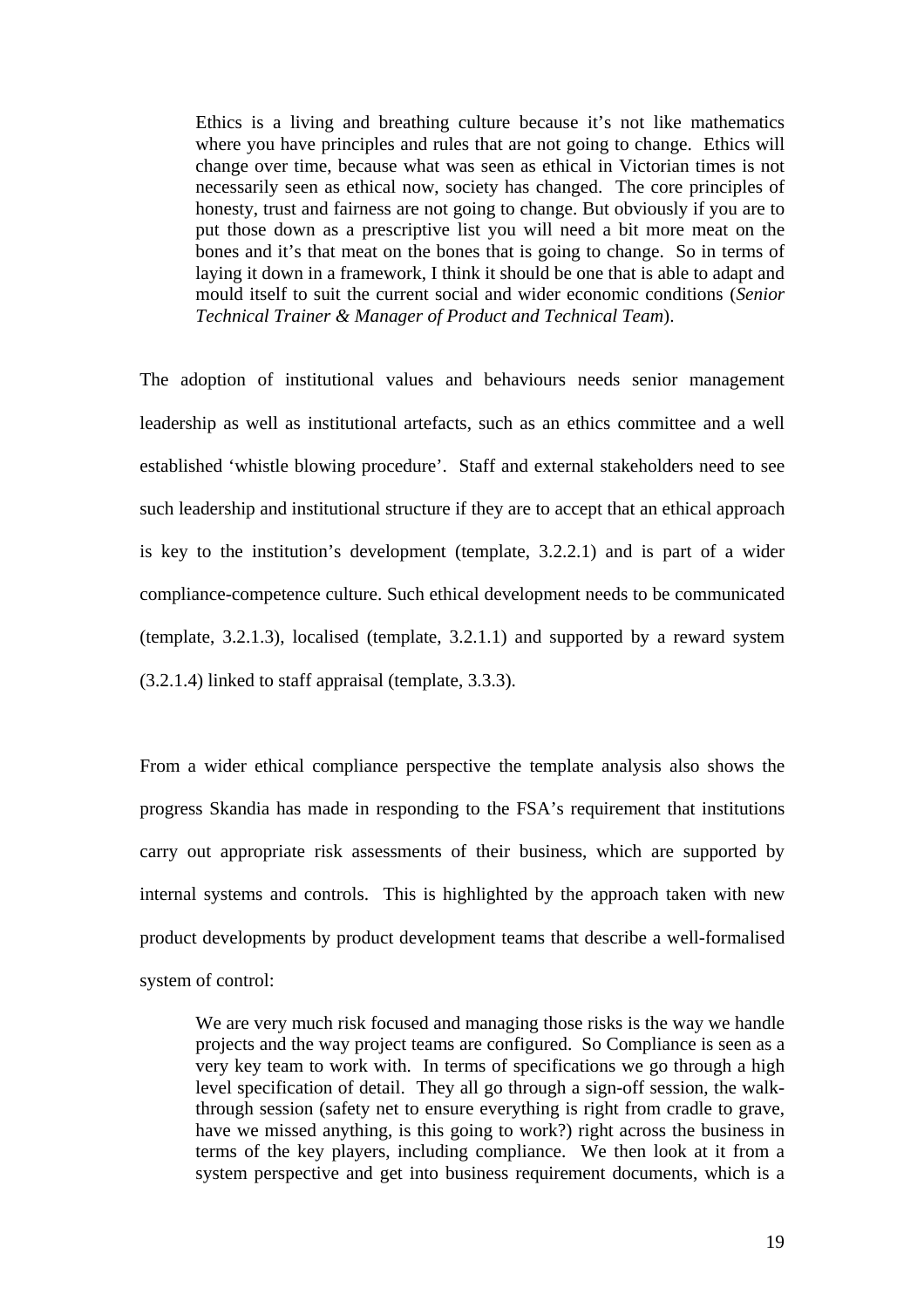high level document, looking at IT systems, procedures, literature requirement, training requirements and so. Then we draft user requirement documents that flesh all of that out into detail, followed by all the IT specific documents. So there is a huge amount of documentation that goes on, that really details everything that needs to be done (*Product Development Manager).*

The product development team therefore acknowledges an awareness of the risks involved in new product development. This is in keeping with the Jackman model (2001a), which highlights the need for institutions to develop an appropriate ethical culture and be 'risk focussed and self policing' (template 3.1.4). They are also aware that compliance is not simply a matter dealt with by the Compliance function but is very much integrated into the product development process.

The approach is still evolving. We use risk registers (logs) to control project risk mainly focussing on financial and implementation risk as opposed to compliance risk. However for the more recent projects we have set up essentially a compliance risk register, which homes in on FSA rules. From my point of view and in terms of the role, it is not a one-man-band managing the entire spectrum. It is making sure we have properly identified and recognised all the different risks and issues in the particular development and then attaching ownership of those risks and issues to individuals. So compliance and the whole rule-book is very much spread across Skandia as a business, rather than being one hundred percent owned within the compliance function, as that is an impossible situation from their point of view (*Product Development Manager).*

Therefore the product development team experience indicates a developed internal compliance system of controls and a willingness to accept responsibility and to make compliance work in a practical way. The template includes references to other ethical and compliance matters arising from the interviews, such as whistle-blowing procedures (template, 3.2.4) and the recognition of ethical sub-climates (template, 3.1.5). Skandia needs to develop an internal system for whistle-blowing from one of escalation to line managers to a more formalised and internal independent process. Skandia has also recognised that within the institution some departments may adopt a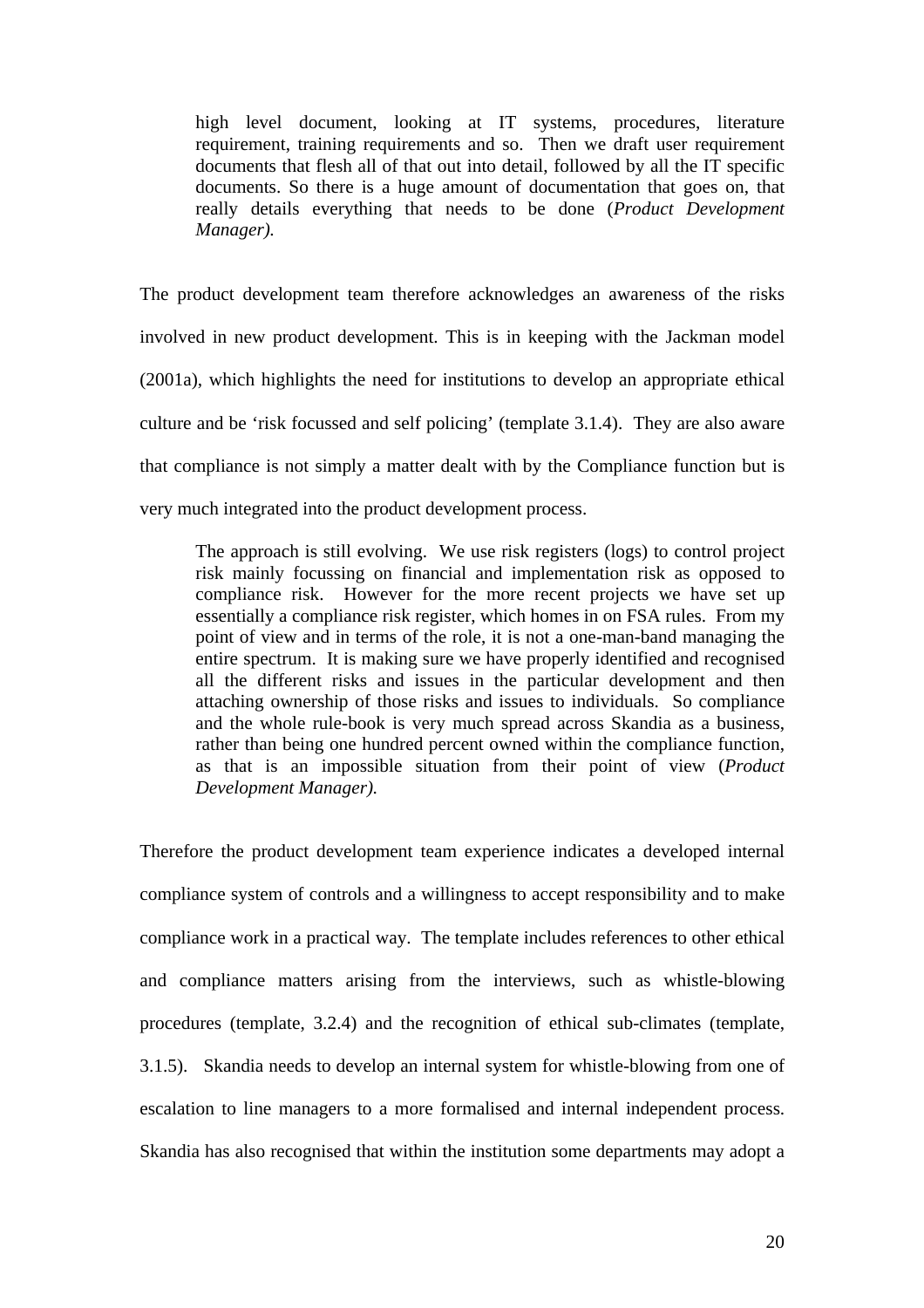different ethical approach. This is an interesting point as the literature suggests that within any institution there might be 'ethical sub-climates' based upon each department's job tasks and their nexus with external influences (Thompson (1967) and Weber  $(1995)$ <sup>[vii](#page-24-1)</sup> The effect of ethical sub-climates may be minimised provided there are clear ethical guidelines, which are translated into everyday behaviours (template, 3.2.2.2), properly communicated (template, 3.2.1.3) and led by the senior management. (template, 3.2.3.1).

The interviewee comments and their subsequent analysis have therefore assisted in the development of a template of analysis appropriate for Skandia. The resultant template of analysis has enabled Skandia's level of compliance-competence to be evaluated and measured so that the following key compliance and ethical findings, and recommendations can be made. While its roots are clearly based in the Jackman model it demonstrates how such a model can be operationalised to analyse an institution's compliance-competence in a more detailed and hierarchical manner.

The following conclusions are based upon the entire case study research and the full template analyses but are not fully recounted here for reasons of brevity.<sup>[viii](#page-24-1)</sup> While this template is specific to Skandia its application has the potential to be more widely used. The template provides a tool for analysing and measuring an institution's compliance-competence that can, subject to further development/amendment, not only be utilised for other financial services institutions but also has the capability of being adopted and used in the wider domain of corporate governance. It can be used to demonstrate to external regulators and stakeholders that an analysis and evaluation of compliance-competence has been carried out, which highlights its current strengths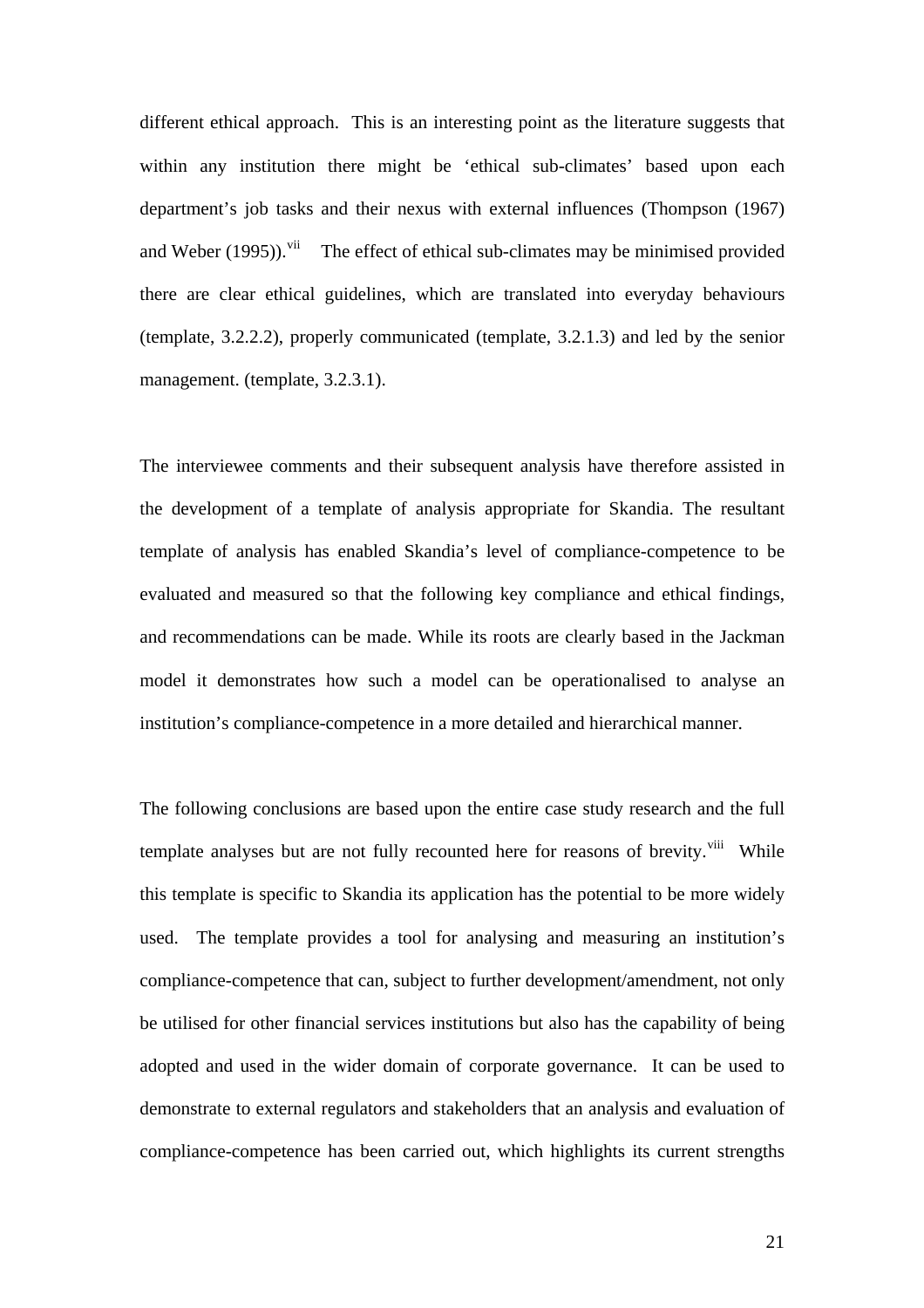and weaknesses, which in turn provides a basis for future development and improvement.

### **Key compliance and ethical conclusions**

Skandia demonstrates a desire to go beyond the regulatory rule approach and there is evidence of responsibility for compliance matters being taken on by non-compliance staff. Skandia also shows signs of being proactive in ethical issues and seeks to adopt an open approach with the regulator. Therefore it displays the traits of a compliancecompetent institution that matches the level three-four benchmark criteria of the Jackman model and the wider research findings, arising from template analysis, indicate that it:

• is proactive and preventive in its regulatory approach, evidenced by its risk management systems, compliance and willingness to develop new processes

- has a strong learning culture and adopts a spirit not a letter of the law approach and is self-policing
- demonstrates a wide compliance responsible/ownership approach, evidenced by its product development procedures
- favours less prescription and bureaucracy and a more flexible regulatory approach based upon mutual trust and understanding, coupled with greater responsibility to act in the right way
- is aware of the issues pertaining to ethical sub-climates
- has sought to develop a corporate set of values supported by senior management and is aware of the ethical debate and the need to involve a broad range of ethical partners
- has a positive and open relationship with the regulator and understands and accepts the value of developing compliance-competence in partnership with the regulator
- is aware of the ethical debate and has already sought to establish a corporate set of values supported by senior management. It nevertheless can improve its position by more fully articulating its ethical policy and establishing the right ethical artefacts, such as an ethics committee responsible for driving forward the ethical agenda.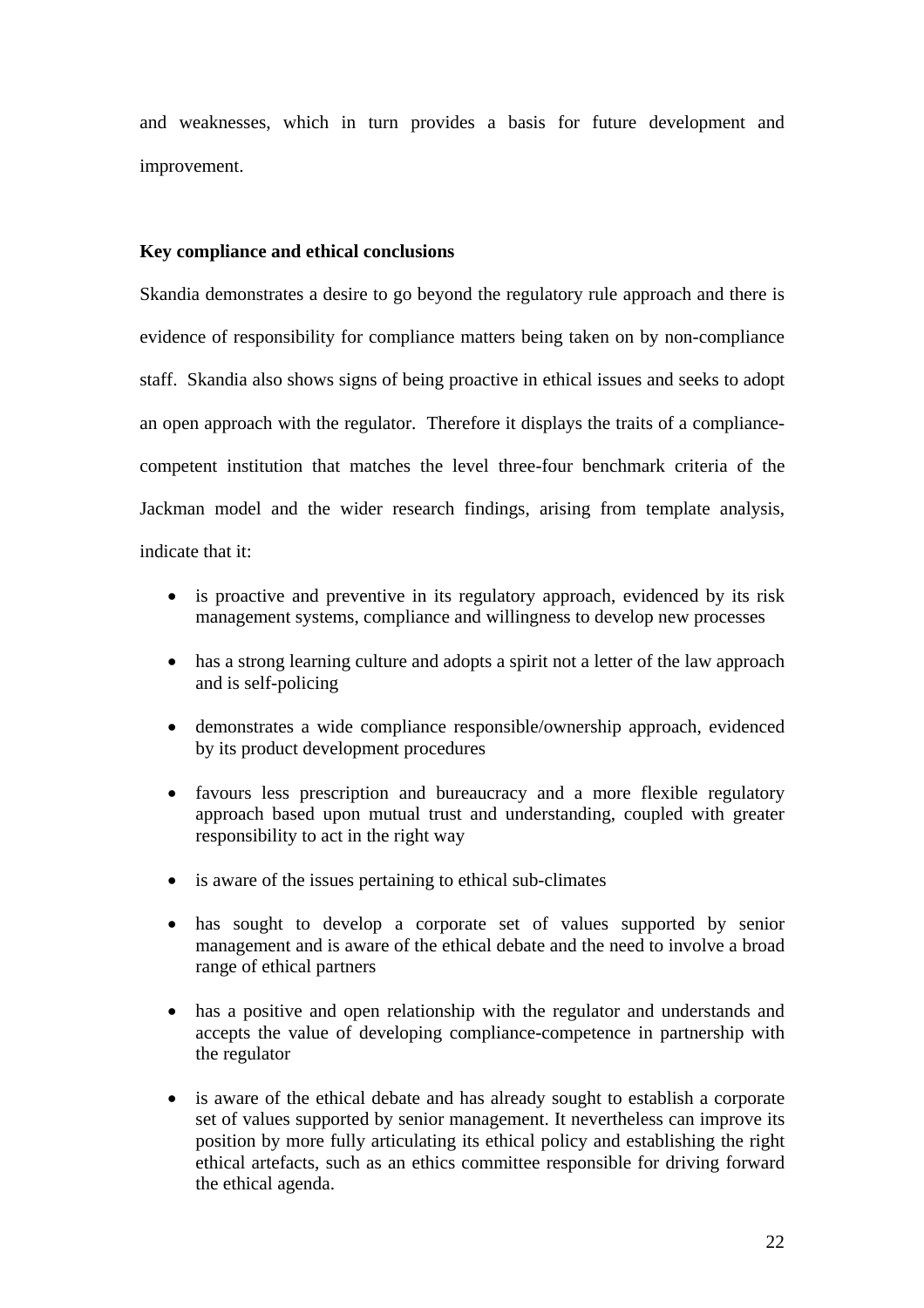The full template analysis indicates that Skandia, like most other institutions, has room for improvement. The analysis shows that to date its approach to ethics has been somewhat reactive and would benefit from stronger senior management leadership. While a great deal has been done in respect of corporate values more needs to be done in translating these into clear everyday behaviours for all staff. A more formalised approach to ethics is needed through both incorporation within the committee structure and its staff development. Therefore it is suggested that Skandia considers:

- moving away from a rather ad-hoc ethical approach towards a more clearly articulated ethical policy which has the full support of senior management, with an 'ethics champion' and involvement of all staff
- institutionalising ethics formally and explicitly into everyday working life by translating an agreed set of ethical values into ethical behaviour
- establishing the right ethical artefacts such as an ethics committee, an ethics forum and a whistle-blowing procedure
- integrating ethics into staff induction, training, performance appraisal and reward structure, and finally
- how to develop ethics as a product differentiator in consultation with the FSA.

If such an ethical approach is adopted the institution will need to identify an ethical champion at senior management level and develop an ethical policy that is supplemented by ethical codes of conduct. Such codes would need to be developed at all levels of the business so as to have real meaning for all employees. Such an ethical approach must be 'lived' by those within the institution and manifest itself in recruitment, staff development and the reward structure. An institution might also consider establishing an ethics committee as part of its corporate governance structure with direct reporting to the Board. This approach will strengthen an institution's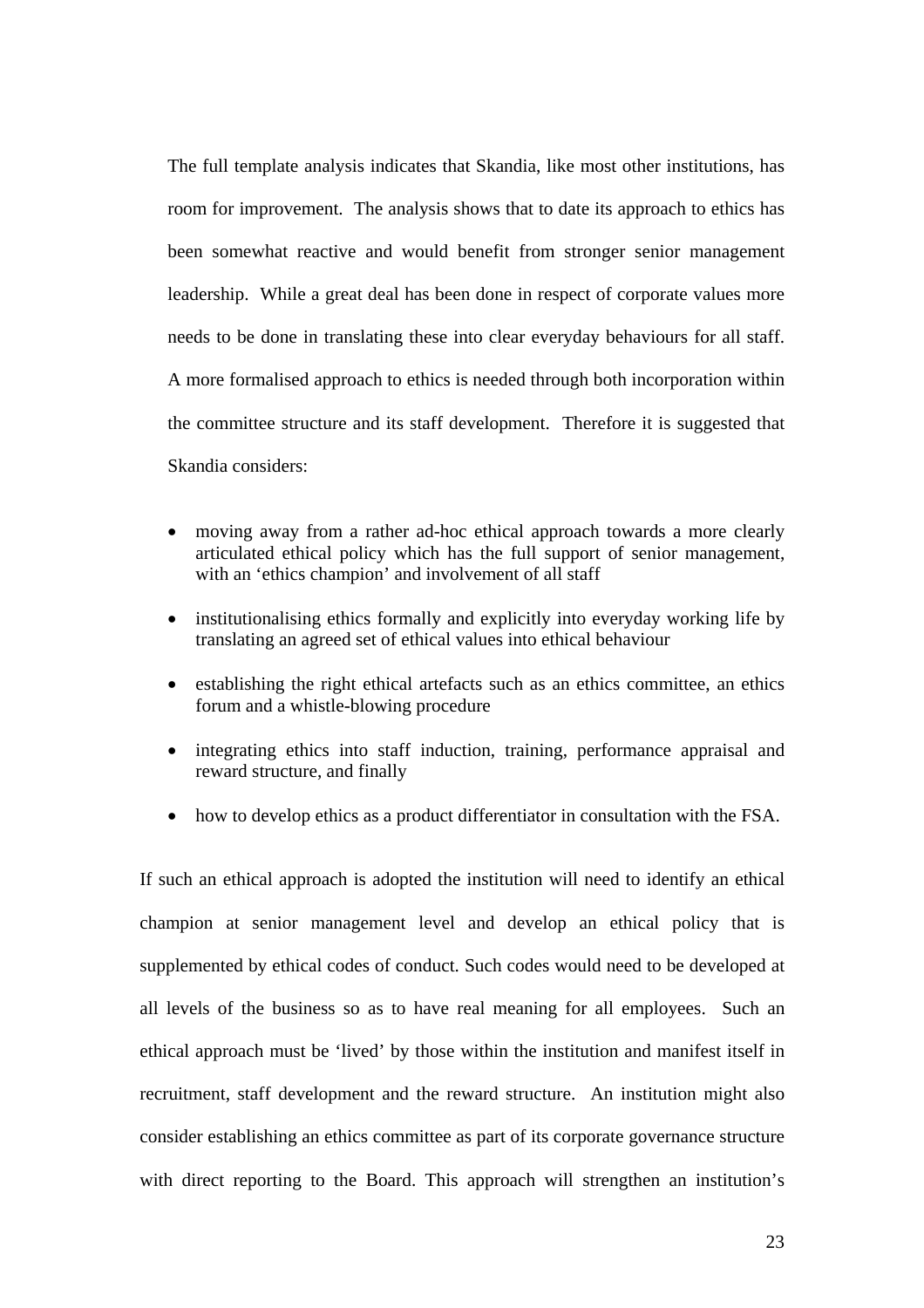corporate governance framework and contribute to greater transparency and articulation of the division of responsibilities in line with the OECD principles of corporate governance (April 2004). It should encourage a more proactive treatment of stakeholders and help with the effective monitoring of management by the Board, and the Board's accountability to the institution and the shareholder.

### **Summary**

While the template of analysis developed is most pertinent to Skandia, a UK life assurance company, the generic assessment criteria are of relevance and value to all financial services institutions and the wider business environment. The tool of template analysis builds upon the Jackman model of developing the right values and culture. It allows more detail and meaning to be added and has highlighted the significance and value of an ethical approach for institutions, which can be monitored by external stakeholders/regulators. The importance of monitoring an institution's corporate governance performance has been stressed by Mallin *et al. (*2005). The ethical and cultural dimension is part of compliance-competence and is rooted in the literature associated with the financial services sector. Template analysis has the potential of assisting institutions in their understanding and formulation of a strategy on compliance-competence and underlying ethical issues. The template, therefore, is a potential tool of analysis for any institution wishing to evaluate its own compliance competence and ethical development as part of wider corporate governance debate. While recognising the template developed is only a starting point for institutions wishing to develop their own individual template it, nevertheless, provides a practical framework of analysis (Laughlin, 2004) and is of assistance to external stakeholders when subjectively evaluating an institution's compliance-competence and ethical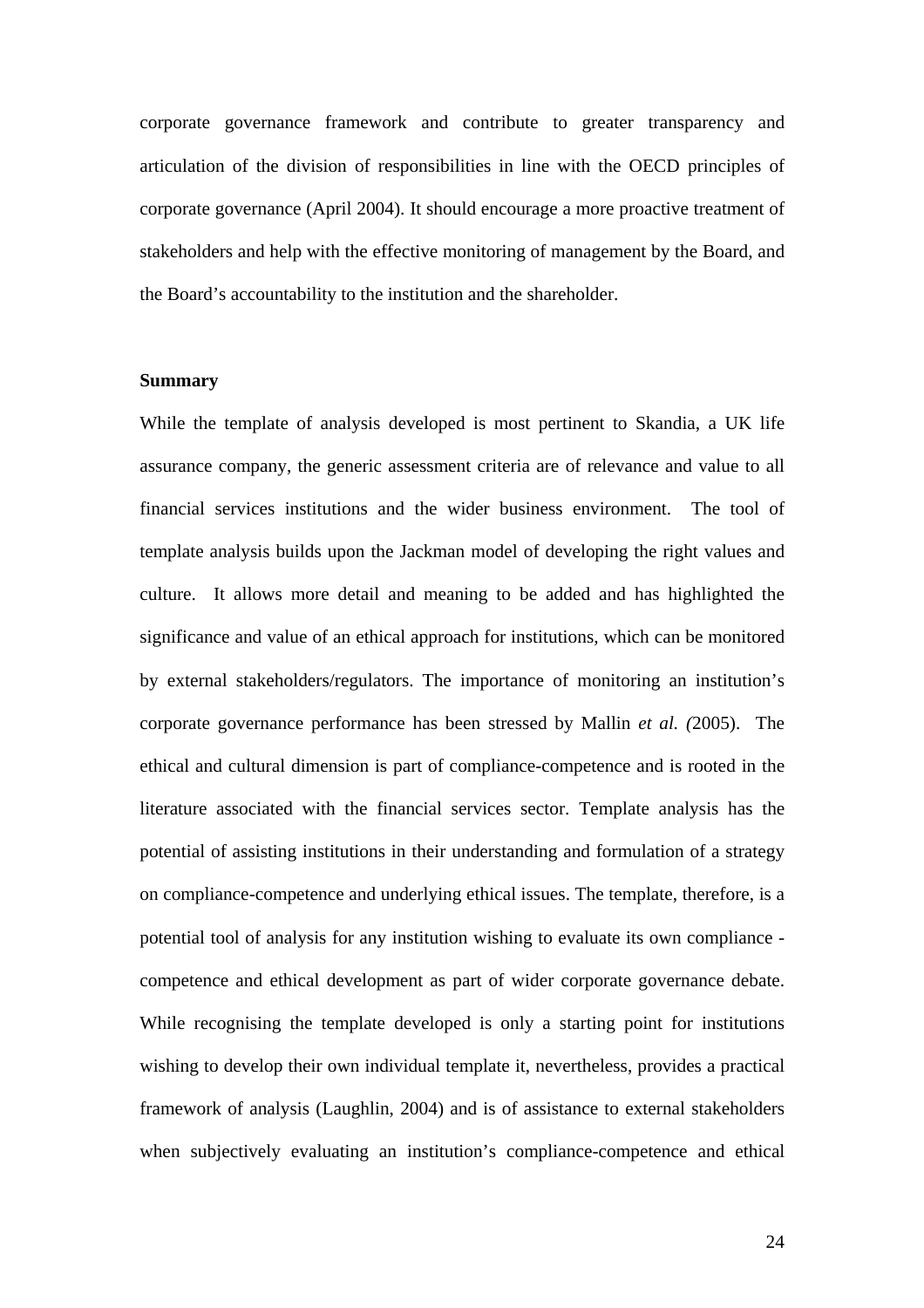<span id="page-24-1"></span>approach. Finally, the ability to evaluate an institution's compliance-competence benefits the regulators and those it regulates, and informs those responsible for sound corporate governance.

ii Jackman, D. former head of Industry Training and Business Ethics Adviser to the Financial Services Authority .

iii Note: this is not an evaluation of how compliant a financial institution is with specific existing regulations.

<sup>iv</sup> The questionnaire was amended in light of the responses received by previous interviewees in order to confirm the essential elements of compliance-competence and to develop a template of analysis. The questions were structured in a way to gain an understanding of Skandia's understanding of and approach to regulation, the regulator, ethics, systems and controls, and training and HRM issues

<sup>v</sup> For the interested reader on template analysis King provides a list of relevant literature and examples of research using template analysis, [online] available from: http://www.hud.ac.uk/hhs/research/template analysis/literature.htm. [Accessed 25 March 2006].

<sup>vi</sup> The four themes arising from the template analysis are: regulatory, compliance, ethical and partnership. A copy of the full template of analysis is available from the authors upon request.

<sup>vii</sup> Thompson identifies the three types of departments as 'technical, buffer and boundary-spanning'. Accordingly to Weber (1995, p.511) the 'technical core departments are the institutions basic production activity' being the most protected from external influences and surrounded by the buffer departments which tend to be 'specialists, adept at performing their customized task in service to the whole organization' and its various internal stakeholders.

viii Ibid: endnote vi.

#### **References**

Arjoon, S. (2005) Corporate governance: An ethical perspective. *Journal of Business Ethic,* 61(4) 343- 352)

Baker, E.L. (1980) Managing organizational culture, *Management review,* 69 (7) 8-13.

Combined Code (2003) *The combined code on corporate governance.* London: The Financial Reporting Council.

Creswell, J.W. (2003) *Research design: qualitative, quantitative, and mixed methods approaches.* 2nd ed. CA: Sage.

Edwards, J. (2003a) Compliance competent life assurance companies: a partnership approach. *Journal of Financial Regulation and Compliance*, 11 (1), 10-20.

Edwards, J. (2003b) Individual and corporate compliance competence: an ethical approach. *Journal of Financial Regulation and Compliance*, 11 (3), 225-235.

Edwards, J. and .Wolfe, S. (2004) The compliance function in banks. *Journal of Financial Regulation and Compliance*, 12 (3) 216-224.

<span id="page-24-0"></span> $\overline{a}$ <sup>i</sup> The Financial Services Authority (FSA) created by the Financial services and Markets Act 2000 replaced the Securities and Investment Board (SIB) established by the Financial Services Act 1986.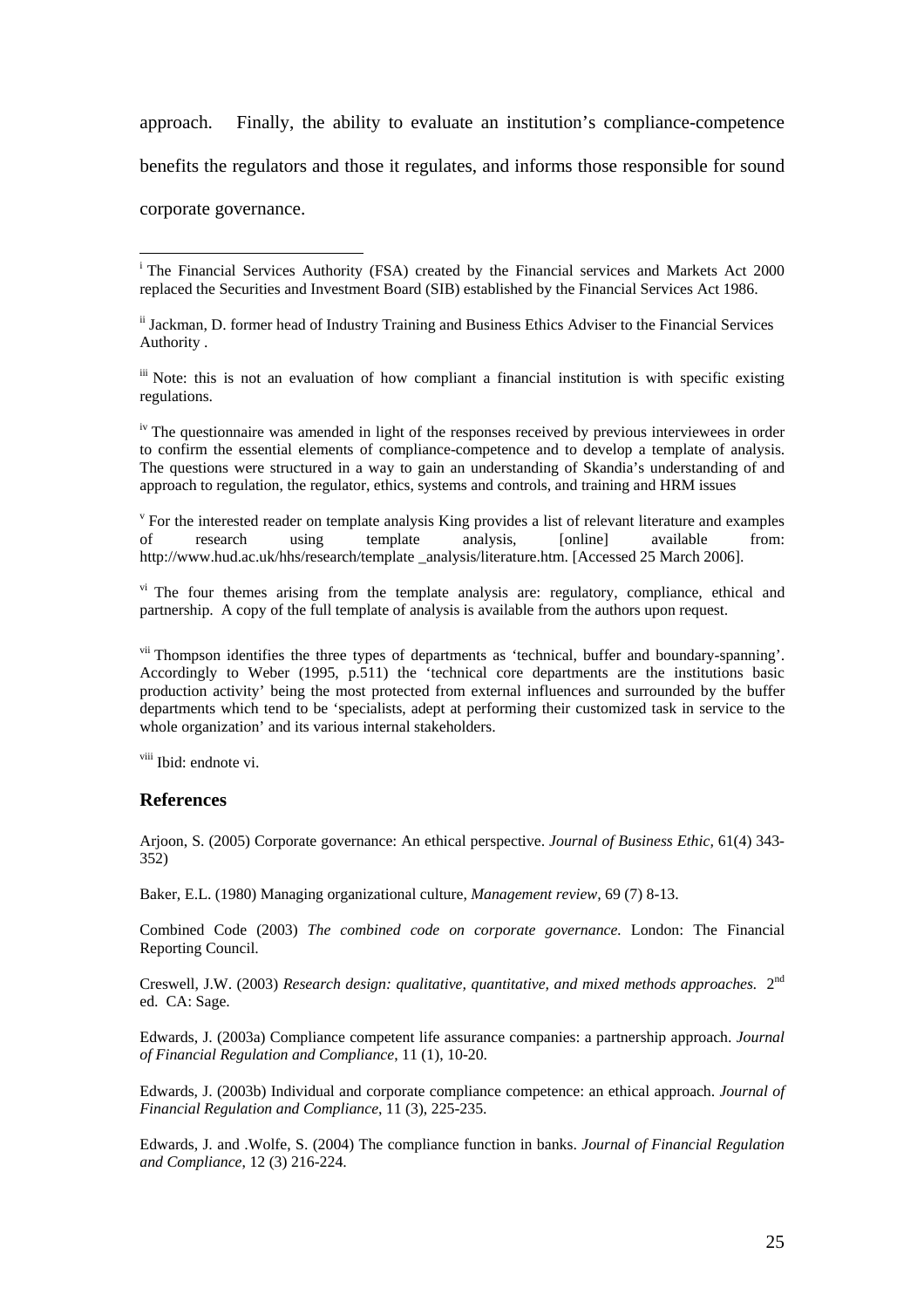Edwards, J. and Wolfe, S. (2005) Compliance a review. *Journal of Financial Regulation and Compliance*, 13 (1) 48-59.

Financial Services Authority (FSA): (2002) *An ethical framework for financial services.* Discussion Paper 18, (Oct.), [online]. FSA. Available from: [www.fsa.gov.uk/pubs/cp/cp18.pdf](http://www.fsa.gov.uk/pubs/cp/cp18.pdf) [Accessed 28 November 2005]

Higgs, D. (2003) *Independent review of non-executive directors.* [online] DTI. Available from: http://www.dti.gov.uk/cld/non\_exec\_review [Accessed 28 November 2005]

Jackman, D. (2001a) Why comply? *Journal of Financial Regulation and Compliance,* 9 (3), 211-217.

Jackman, D. (2001b) *Values-led regulation. In:* C. Moon and C. Bonny eds. *Business ethics*. London: Profile Books, 186-193.

Jackman, D. (2004) Does regulation make it worse? *Journal of Financial Regulation and Compliance,* 12 (2), 106-110.

King, N. (1998) *Template analysis*. *In*: G, Symon and C. Cassell, eds. *Qualitative methods and analysis in institutional research: a practical guide.* London: Sage. 118-134.

Laughlin, R. (2004) Putting the record straight: a critique of methodology choices and construction of facts: some implications from the sociology of knowledge'. *Critical perspective on Accounting,* 15, 261-267.

Lincoln, Y.S. and Guba, E.G. (2000) Paradigmatic controversies, contradictions, and emerging confluences. *In* N.K. Denzin and Y.S. Lincoln Eds. *Handbook of qualitative research*. 2<sup>nd</sup> ed. CA: Sage. 163-188.

Mallin, C. Mullineux, A. and Wihlborg, C. (2005) The financial sector and corporate governance: the UK case. *The Financial Sector and Corporate Governance,* 13 (4), 532-541.

Moon, C. and Bonny, C.. (2001) Attitudes and approaches. *In* C. Moon and C. Bonny eds. *Business ethics*. London: Profile Books, 22-37.

Newman. W.L. (2000) *Social research methods: qualitative and quantitative approaches*. 4<sup>th</sup> ed. Boston: Allyn and Bacon.

Newton, A. (1998) *Compliance: making ethics work in financial services.* London: Financial Times Management

OECD April 1999, [http://www.encycogov.com/WhatIsGorpGov.asp\)](http://www.encycogov.com/WhatIsGorpGov.asp)

OECD April 2004 The OECD Principles of corporate governance. *Policy Brief,* August 2004.

Otley D. and Berry, A. (1994) A case study research in management accounting and control. .*Managemnt Accounting Research,* 5 91), 45-65.

Paine, L.S. (1994) Managing for organizational integrity. *Harvard Business Review,* 72 (2), 106-117.

Parker, C. (2002) *The open corporation: effective self-regulation and democracy*. Cambridge: Cambridge University Press.

Scapens, R. W. (1990) Researching management accounting practice: the role of case study methods. *Brutish Acconting Review,* 22 (3) 259-81.

Schwandt, T.A. (2000) Three epistemological stances for qualitative inquiry. *In:* N.K. Denzin and Y.S. Lincoln eds. *Handbook of qualitative research.*  $2^{nd}$  ed. CA: Sage. 189-213.